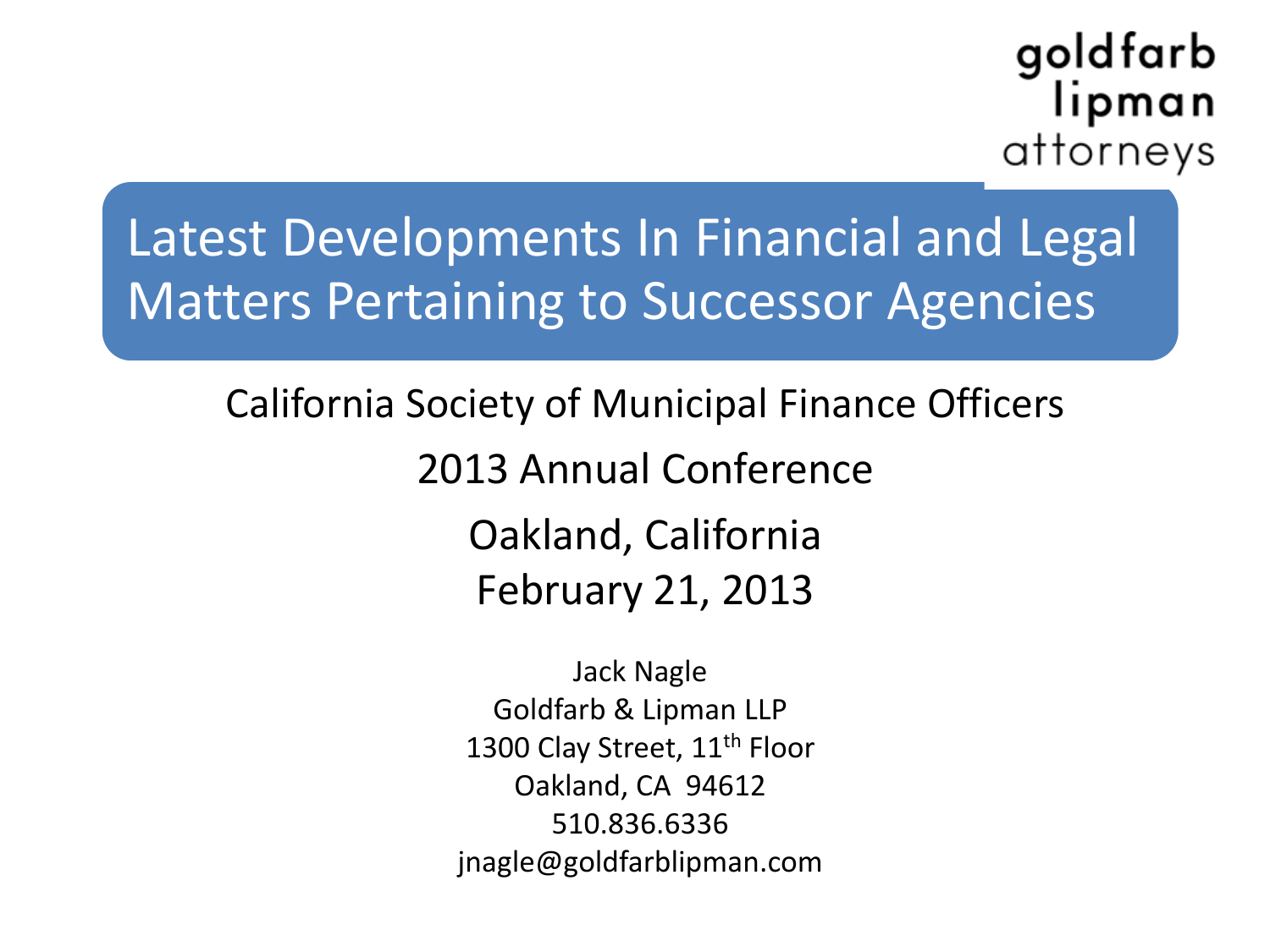## **SOME KEY LEGAL ISSUES FOR SUCCESSOR AGENCIES (SAs)**

- Enforceable Obligations and ROPS Issues
- Due Diligence Reviews (DDR)
- Housing Asset Determinations and Housing Successor Issues
- July 12, 2012 True-Up Payment Issues
- Property and Other Asset Clawbacks
- Bond-Related Matters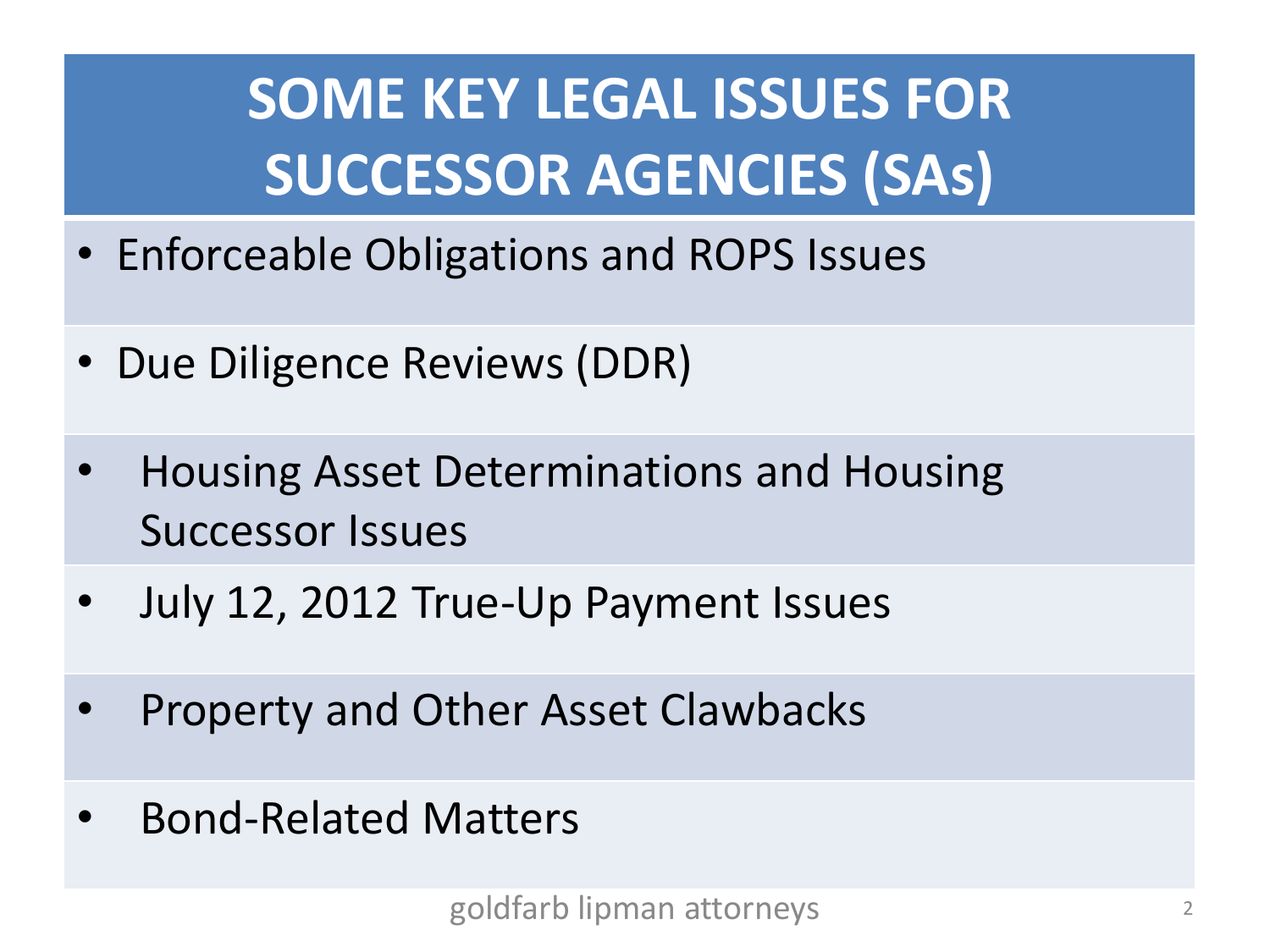## **SOME KEY LEGAL ISSUES FOR SUCCESSOR AGENCIES**

- Findings of Completion
- Repayment of Host Community Loans
- Property Disposition/Long-Range Property Management Plan
- Pending and Decided Litigation On Redevelopment Unwind Matters
- **SA Termination Procedures**
- Post-Redevelopment Community Economic Development Opportunities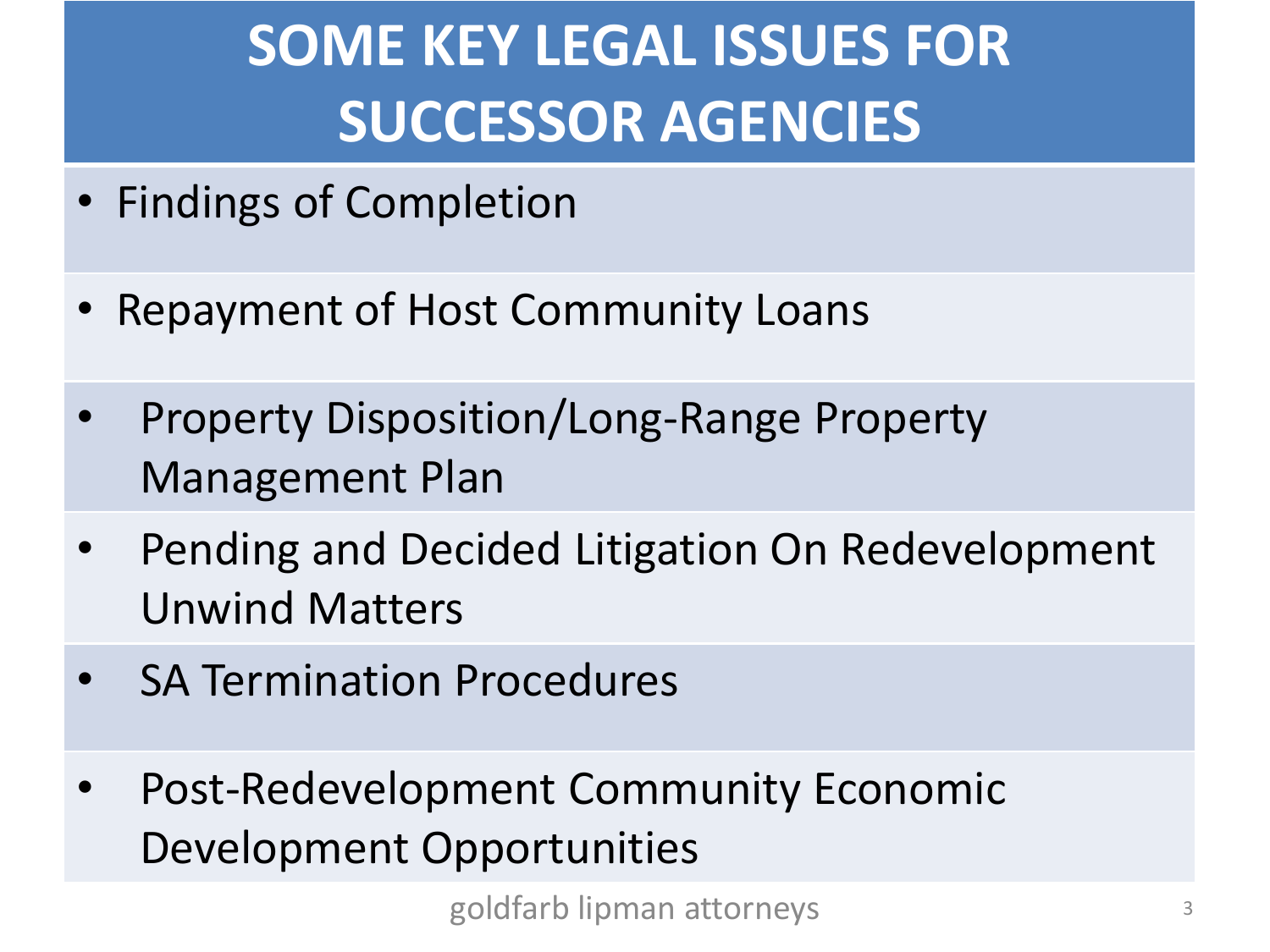## **Enforceable Obligations and ROPS Issues – ROPS III (January – June 2012)**

• Department of Finance (DOF) Became More Systematic/Thorough In Review and Denial of Items On ROPS III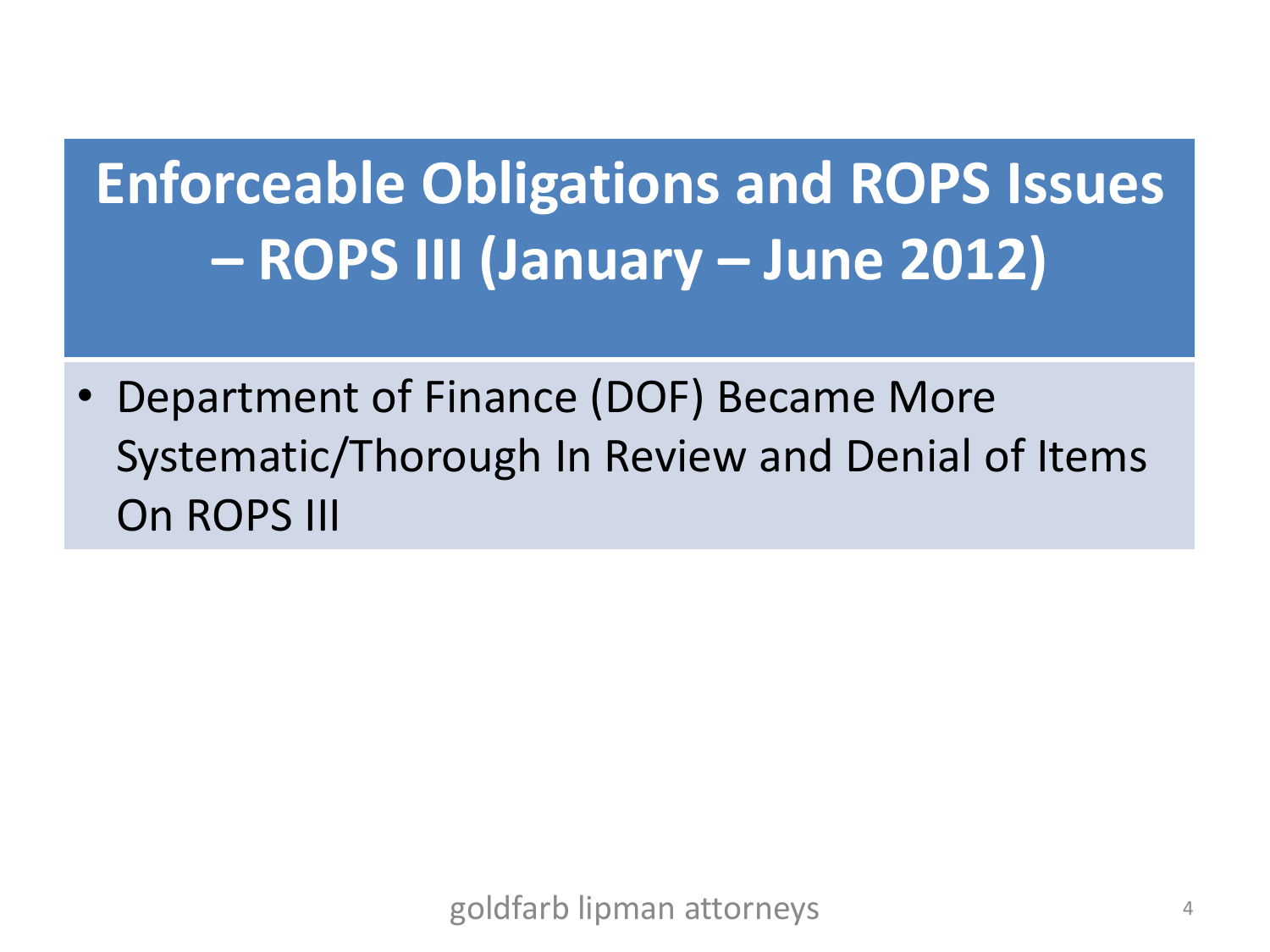- Housing Enforceable Obligations
	- Loan Commitment Letters
	- Continued Payments Under Enforceable Obligations on Housing Asset List
	- Housing Successor Administrative Costs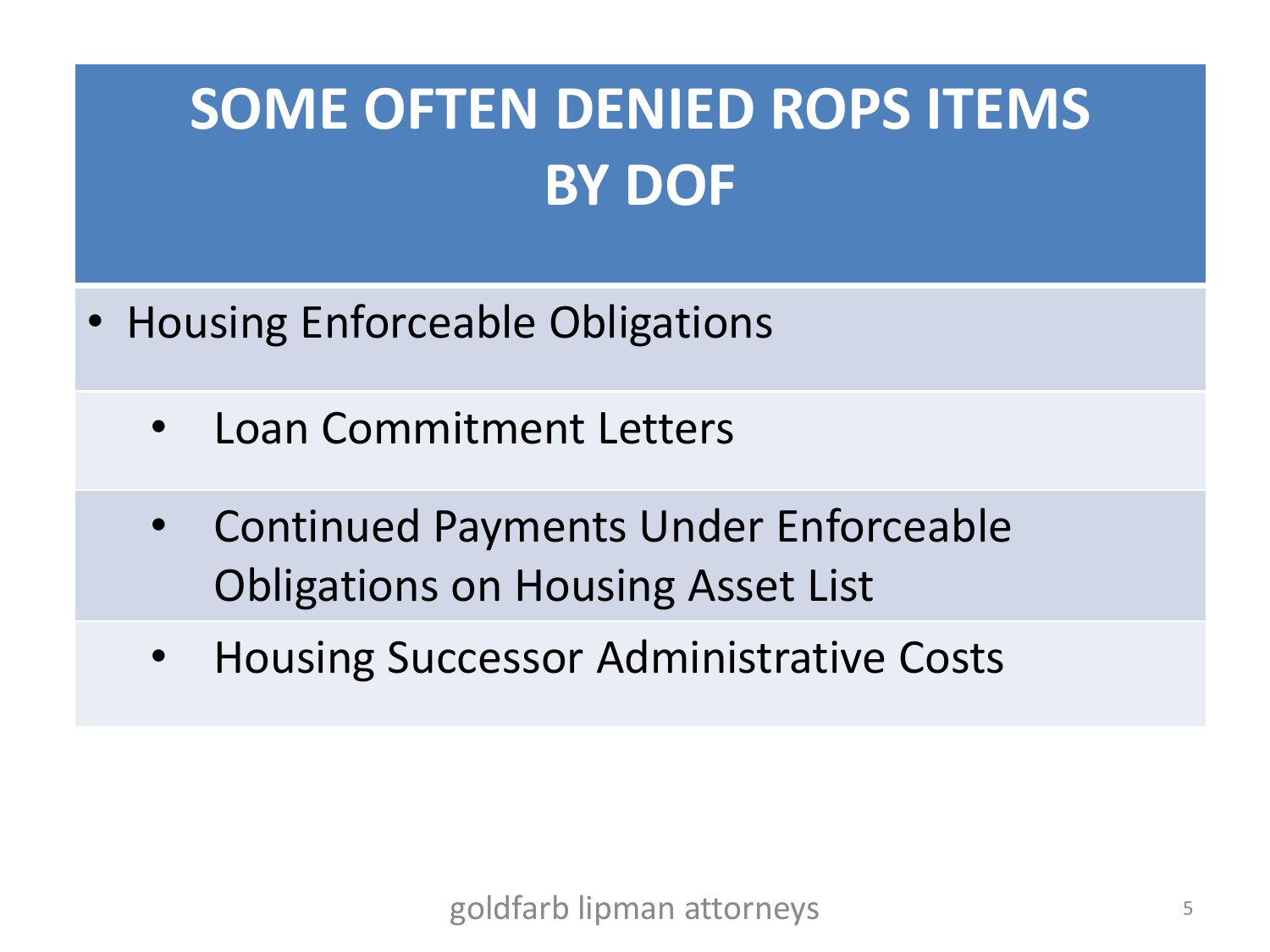- Re-entered Host Community Public Improvement Agreements
- Host Community Loan Agreements
- Bond Proceeds Expenditures
- COPS Reimbursement Obligations Of RDA To Host Community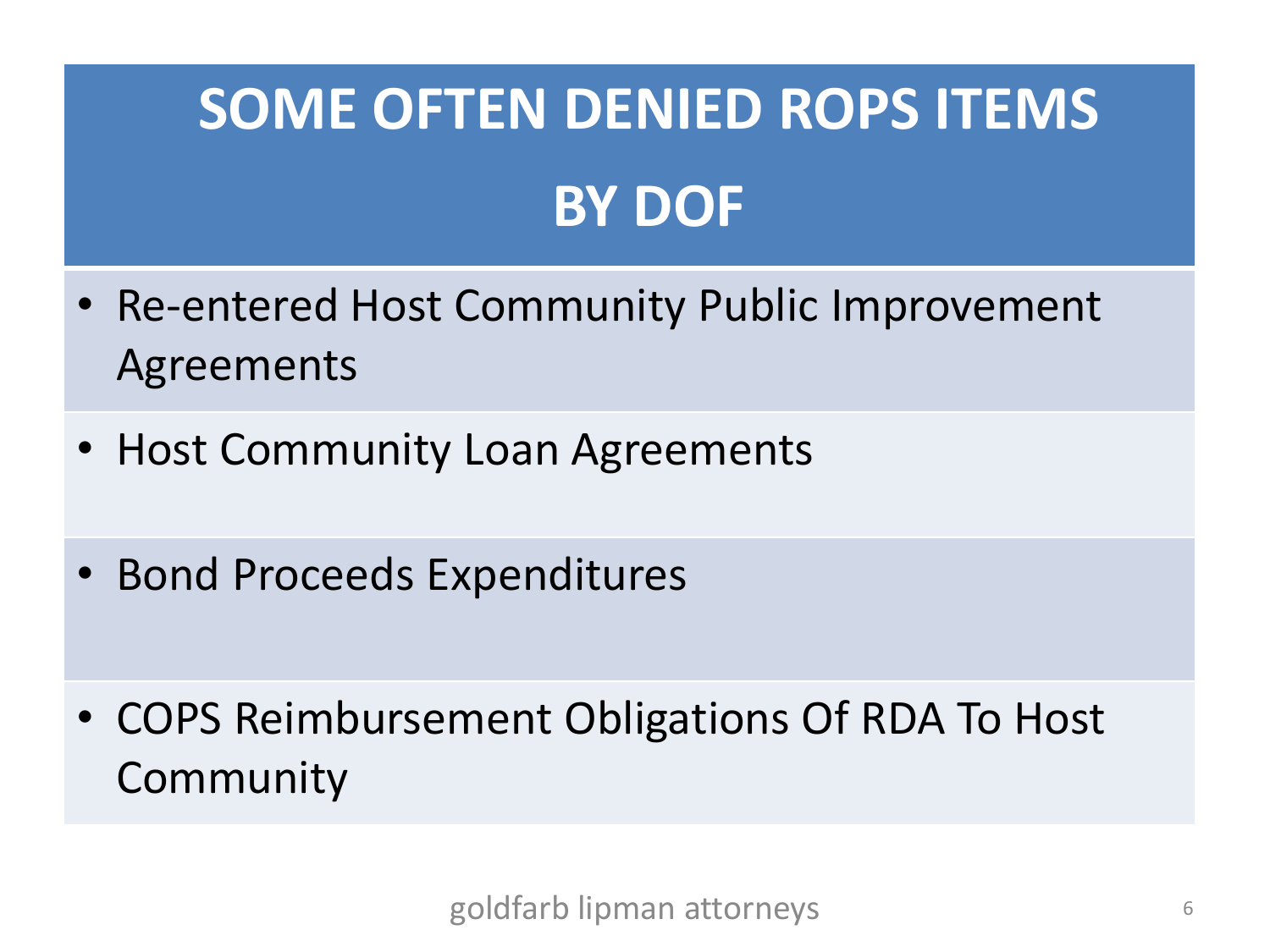- Post 6/27/11 Agreements To Perform Pre-6/28/11 Enforceable Obligations
- Reformation/Rescission of Enforceable Obligations:
	- Deemed Void By DOF If Counter Party Has Any Non-Timely Performance
	- Amendments Or Assignments Of Existing Enforceable Obligations Not Permitted by DOF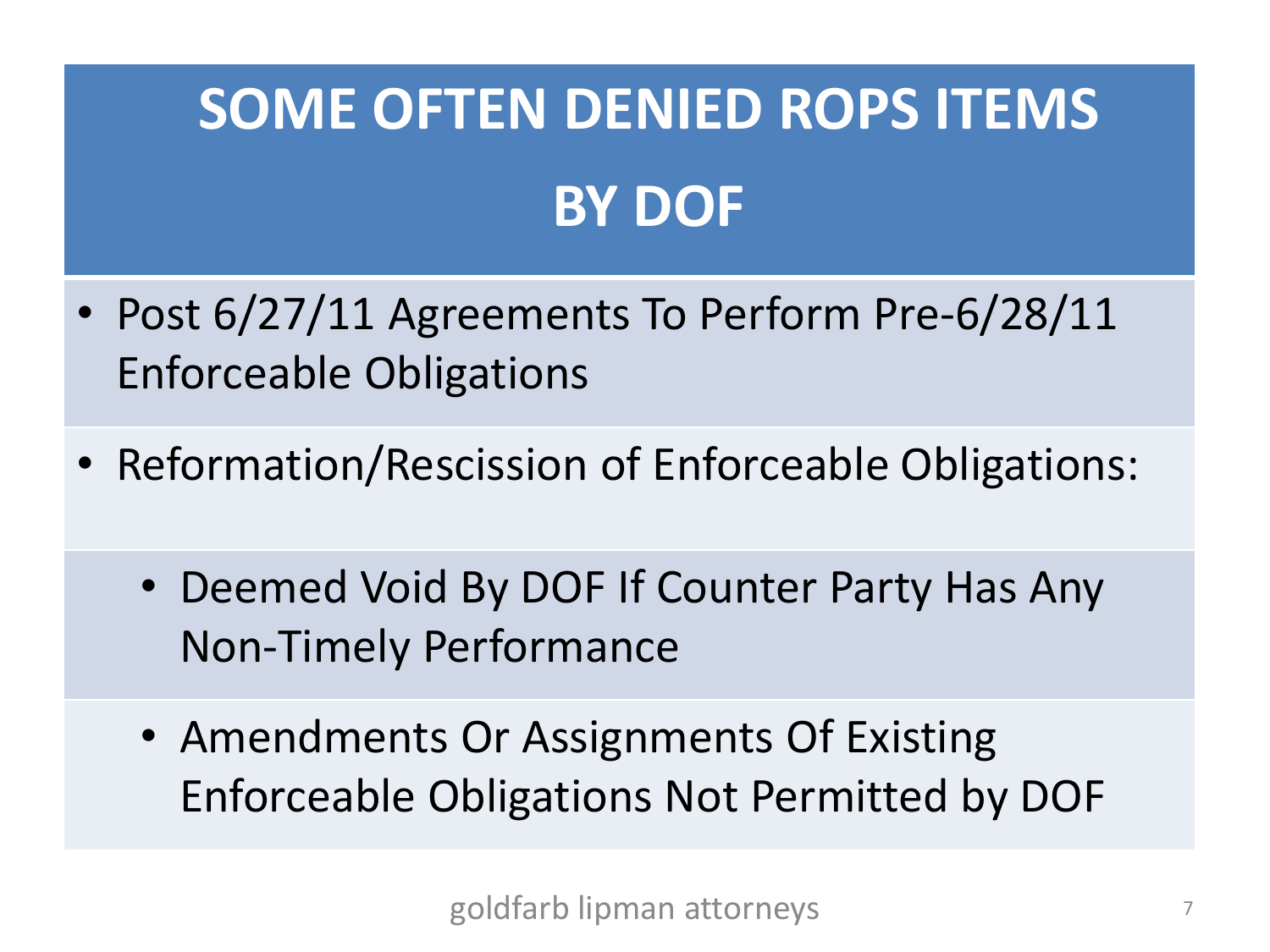- Unfunded Pension Liabilities/Benefits For Former Staff to RDA
- Property Management Costs and Predisposition Carrying Costs
- Third-Party Unwind Services Contracts As Payable Other Than From Administrative Cost Allowance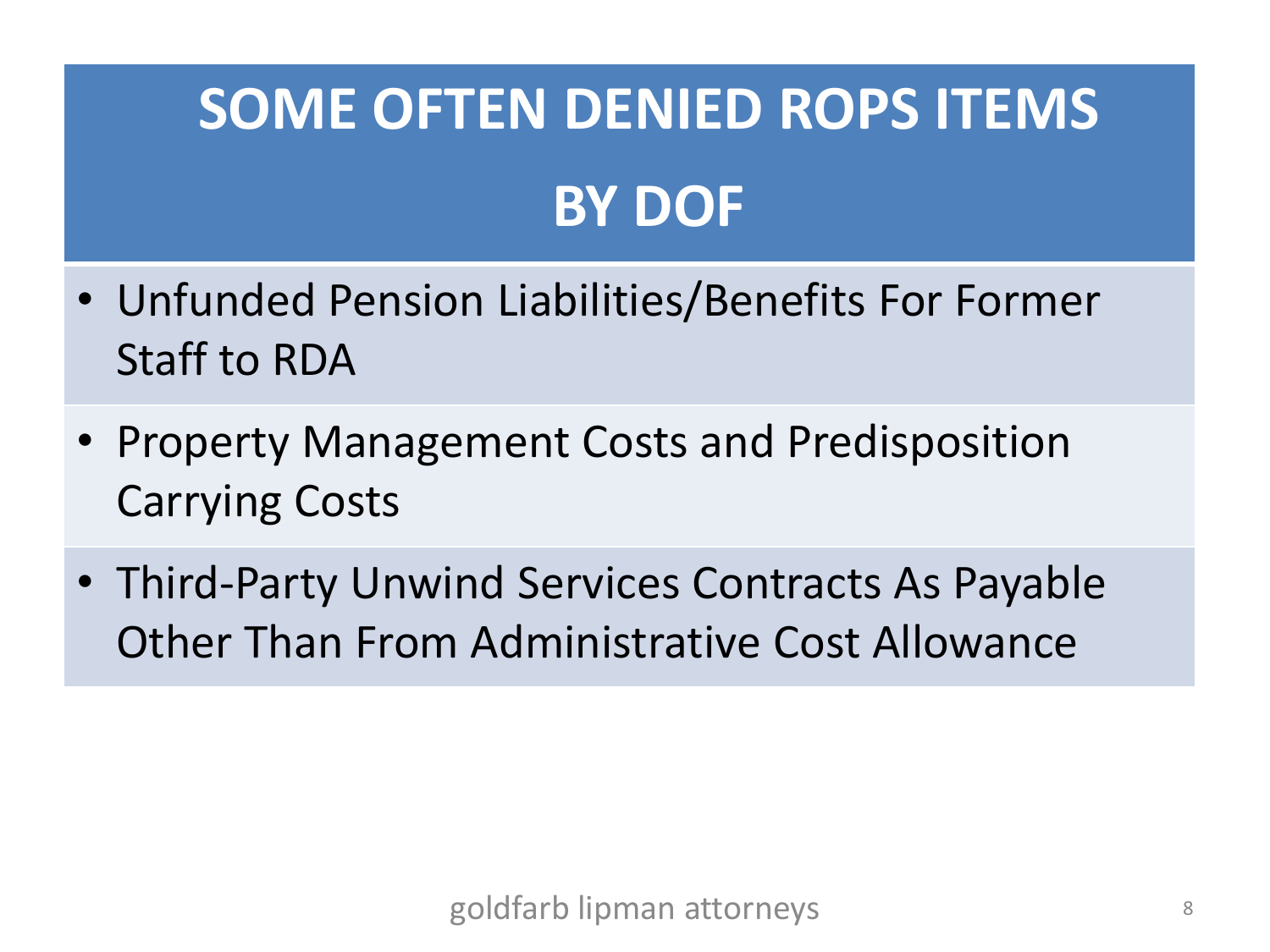**Enforceable Obligations and ROPS Issues – ROPS III (January-June 2013)**

- 239 ROPS III Meet and Confer Sessions With DOF. Only Limited Reversals By DOF
- Mounting Number of Lawsuits Related To Enforceable Obligation Denials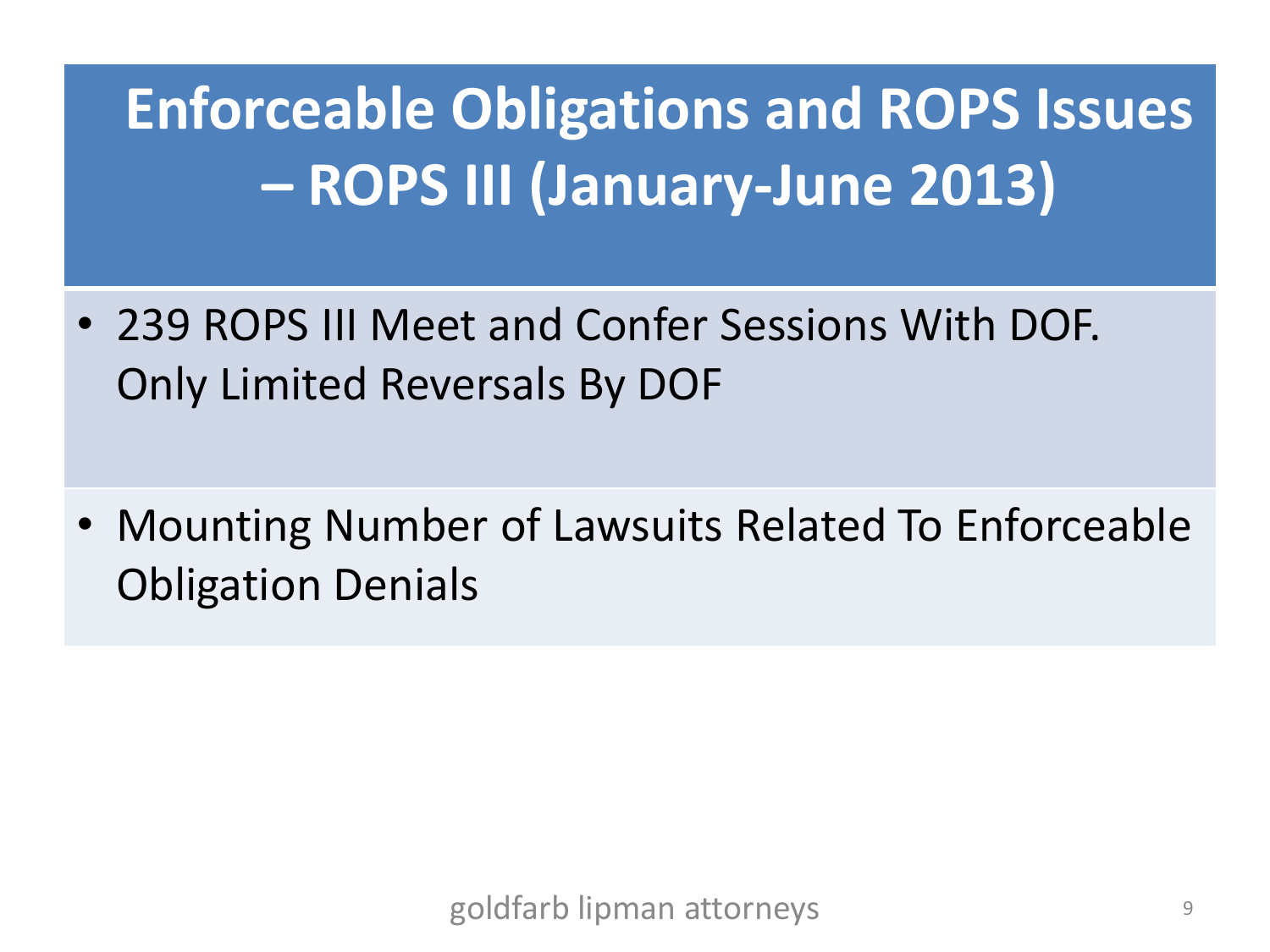## **ROPS 13-14A Issues (July-December 2013)**

- Oversight Board-Approved ROPS 13-14A Due For Submittal By March 1, 2013
- DOF "Pre-Populated" Template Issues
- New Includable Enforceable Obligation Types
	- SERAF Reimbursements To Housing Asset Fund
	- Host Community Loan Repayments (With Finding of Completion)
	- Pre-2011 Non-Housing Excess Bond Proceeds Expenditures (With Finding of Completion)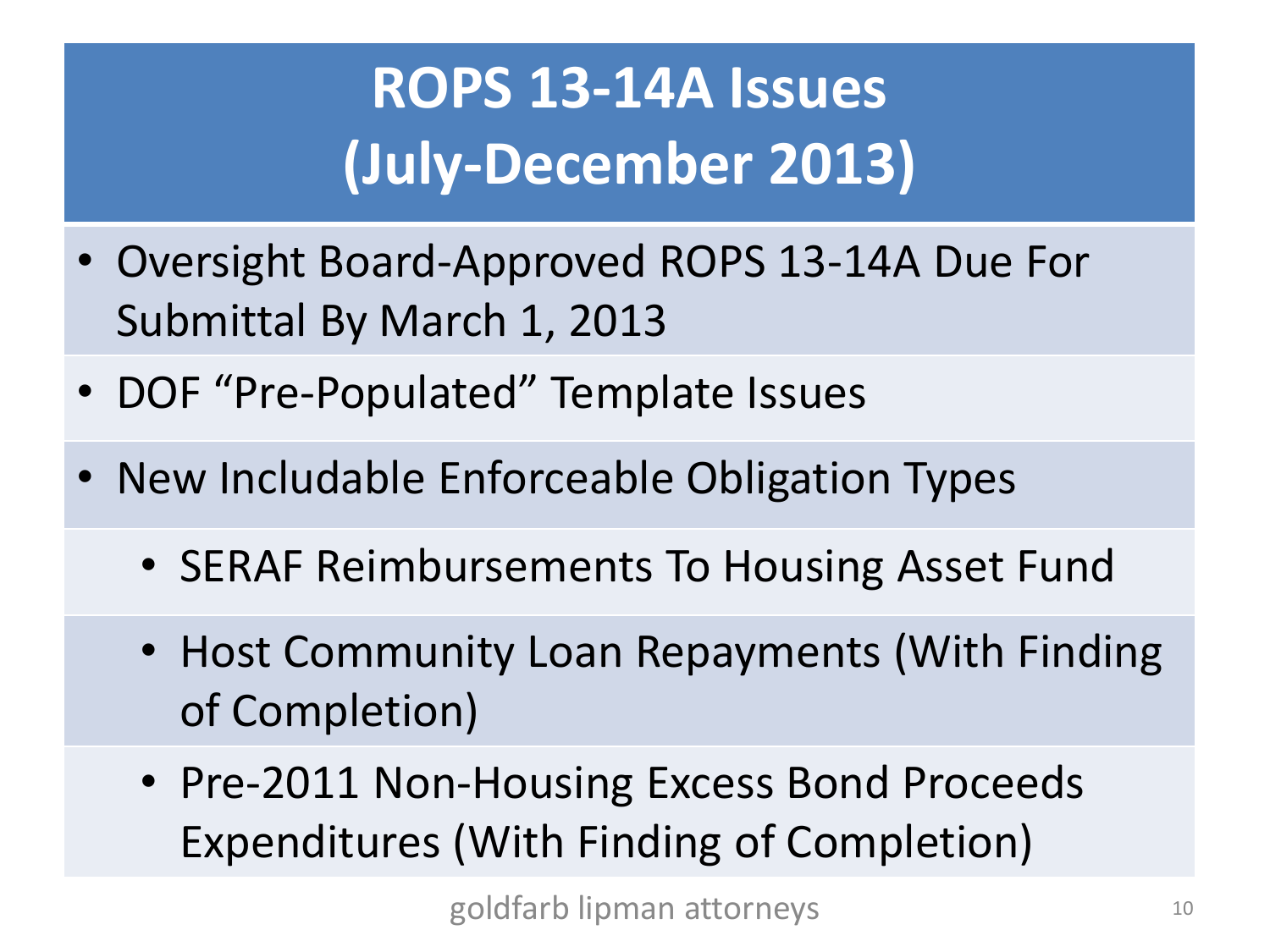#### **Other ROPS Issues**

- Final and Conclusive Determination By DOF
	- For Periodic Irrevocable Enforceable Obligations
	- DOF Has Made 7 Final and Conclusive Determinations To-Date
	- Determination Does Not Assure Specific Future Payment Amounts and Does Not Cover Any Future Amendments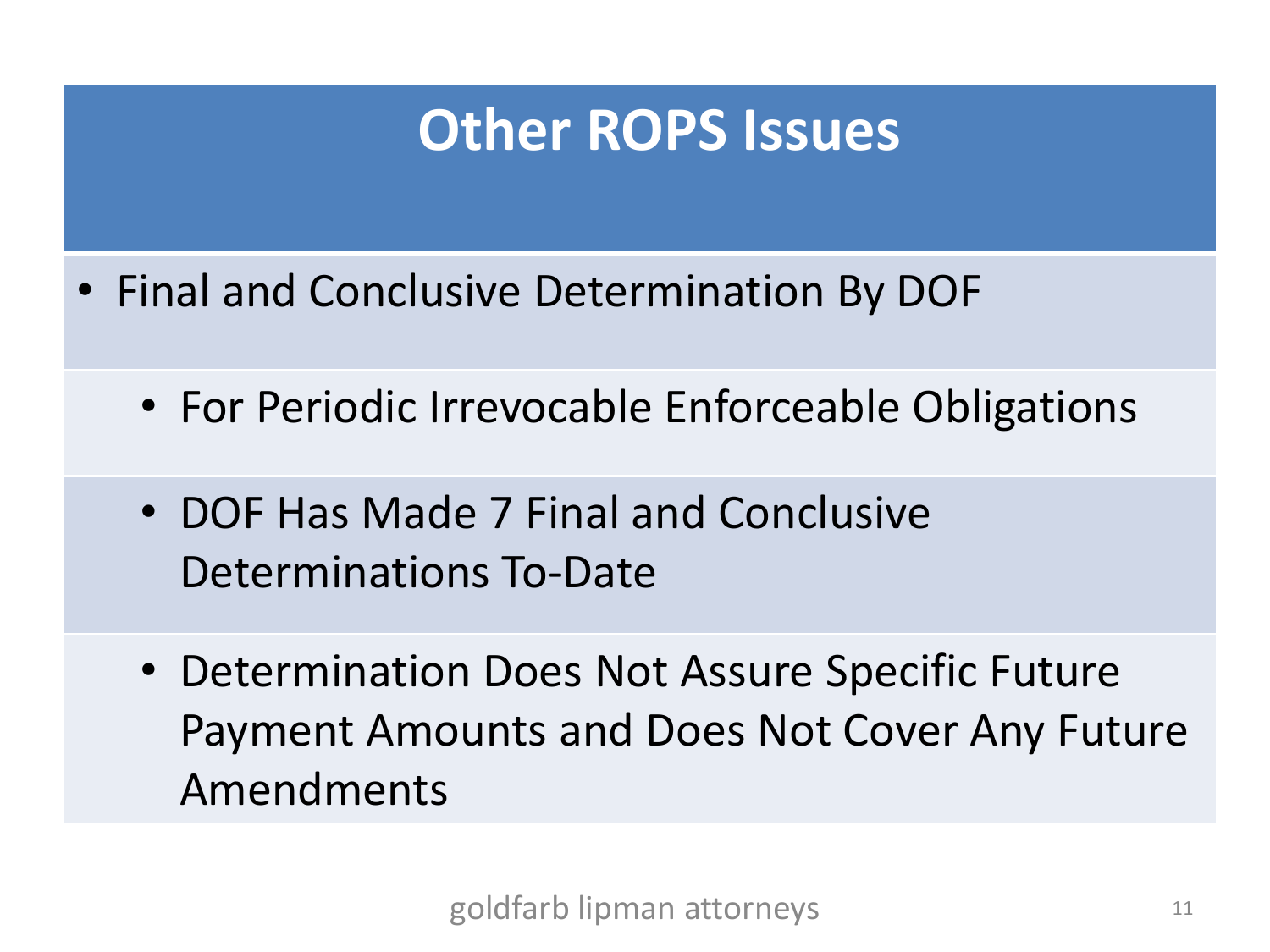#### **Housing DDR Issues**

- Process Completed and Unobligated Housing Fund Payments Due Late Fall 2012
- DOF Made Nearly \$1.0 Billion of Upward "Adjustments" To Payment Amounts Due From SAs
- 185 Meet and Confer Sessions With DOF. Limited Downward Revisions By DOF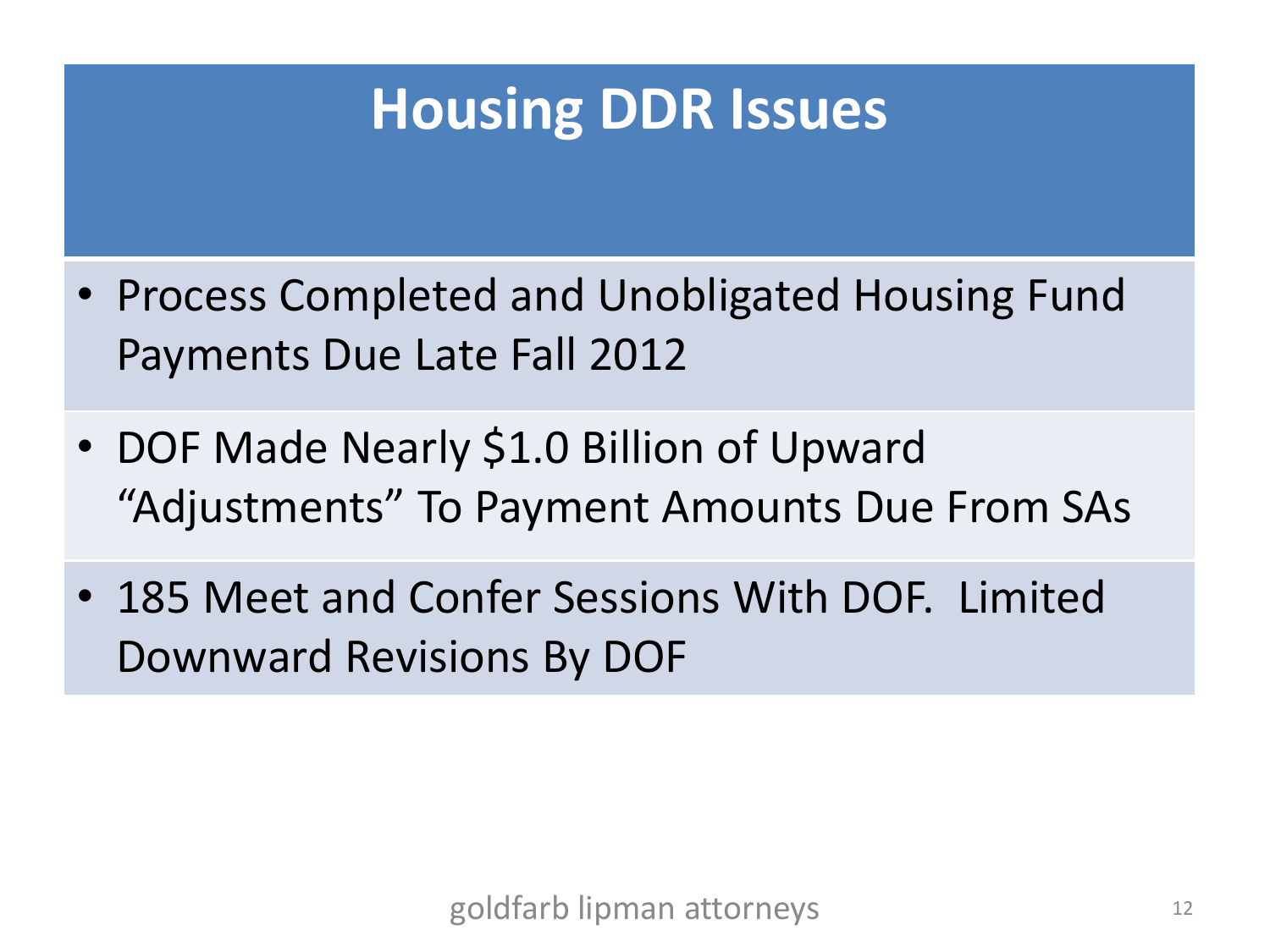#### **Housing DDR Issues**

- Some Lingering Disputes Over Housing DDR Balances Due
	- Some SAs Withheld Disputed Payments
	- Growing Number of Housing DDR Lawsuits Filed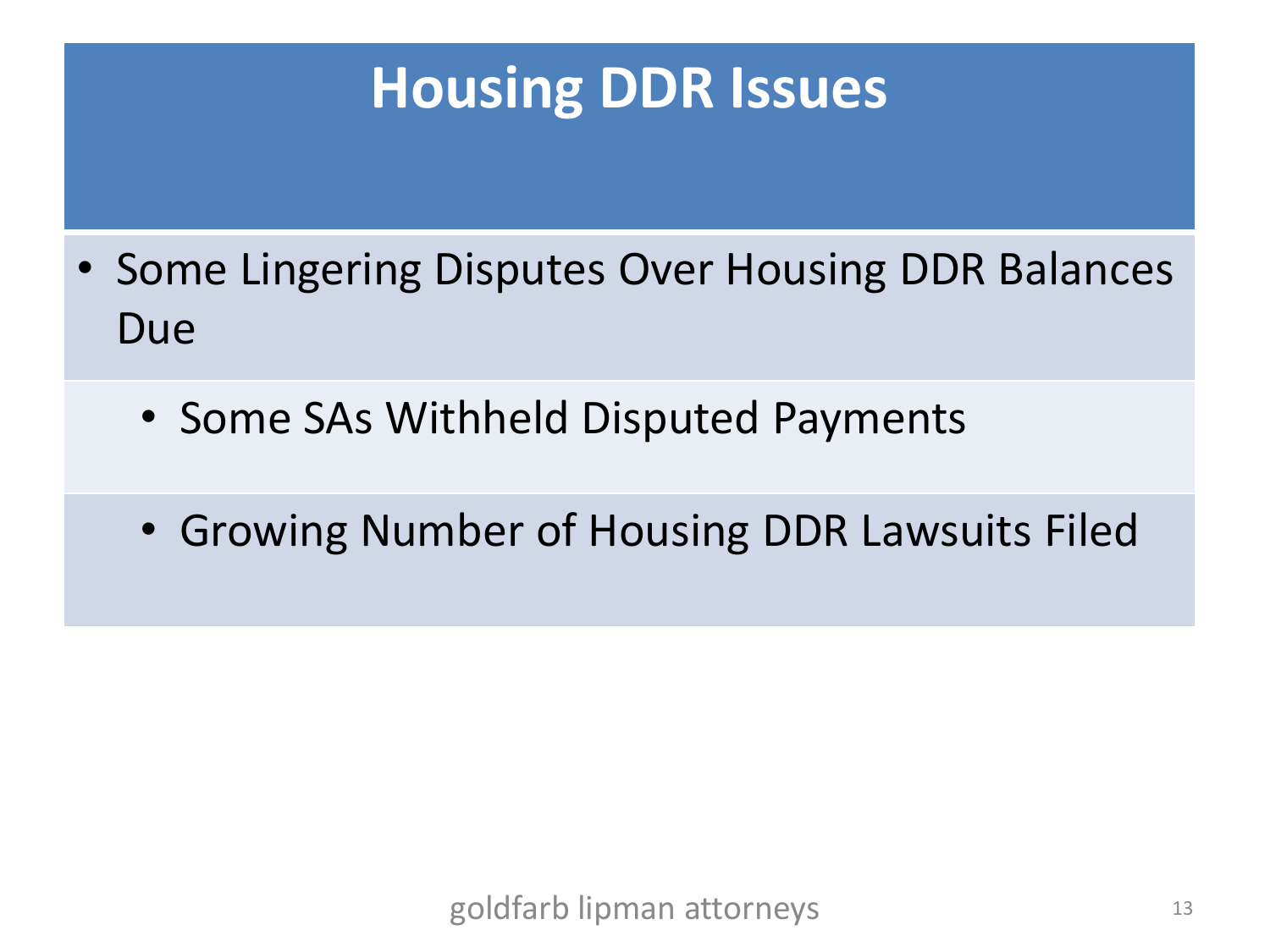#### **Non-Housing DDR Issues**

- Oversight Board-Approved Non-Housing DDRs Due To DOF By January 15, 2013
- DOF Has Until April 1, 2013 To Make Any "Adjustments"
	- DOF Routinely Requesting Basic Accounting Information As If To "Re-Do" Local Auditor Work
- **Extensive Dispute/Meet and Confer Sessions With** DOF Anticipated
- Non-Housing DDR Litigation Expected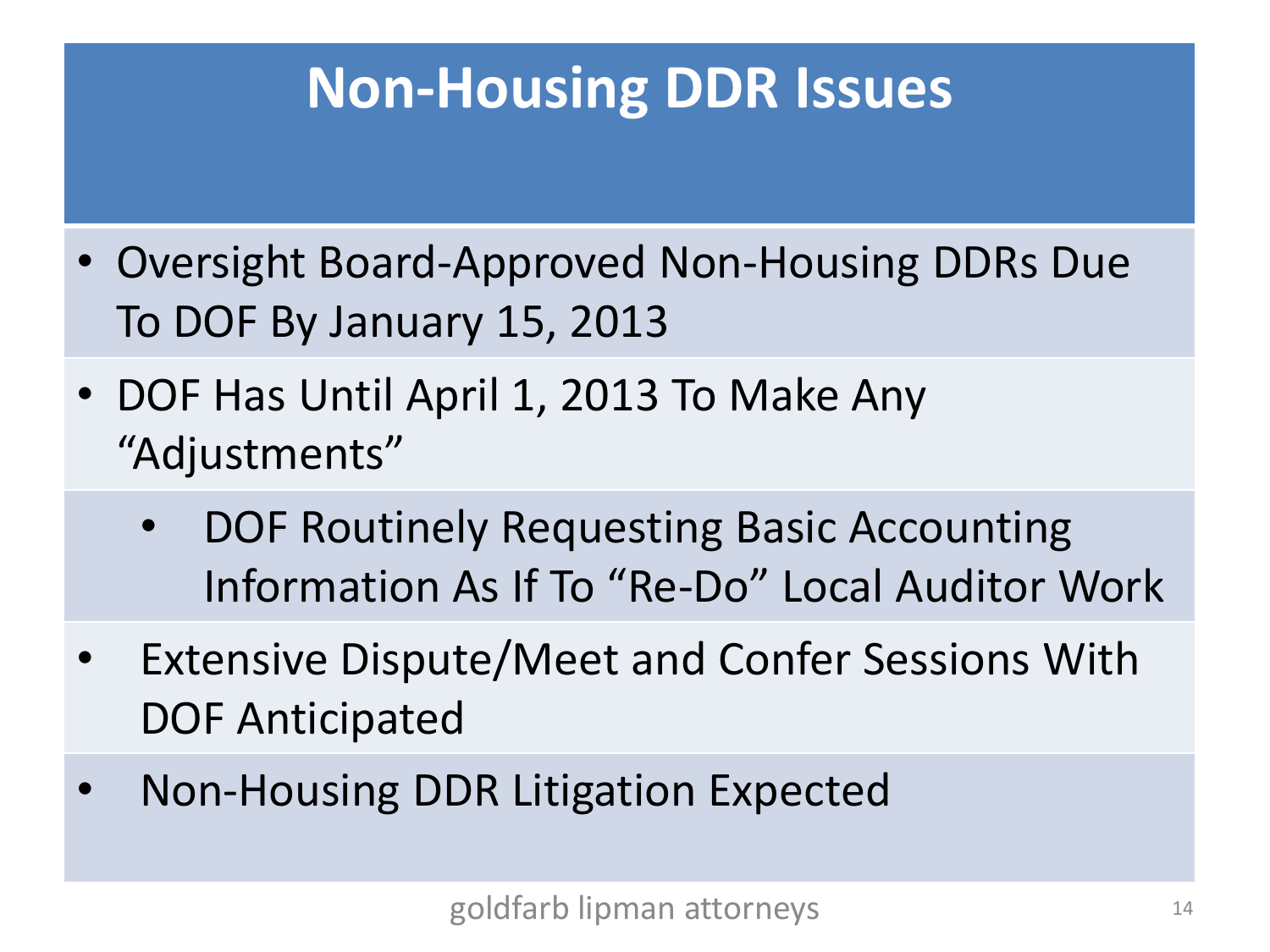## **Housing Asset Determinations and Housing Successor Issues**

- Housing Assets and Liabilities Largely Transfer To Housing Successor, Not Successor Agency
- Exceptions For The Following That Transfer To Successor Agency:
	- Housing Fund Balance
	- Housing Enforceable Obligation Payments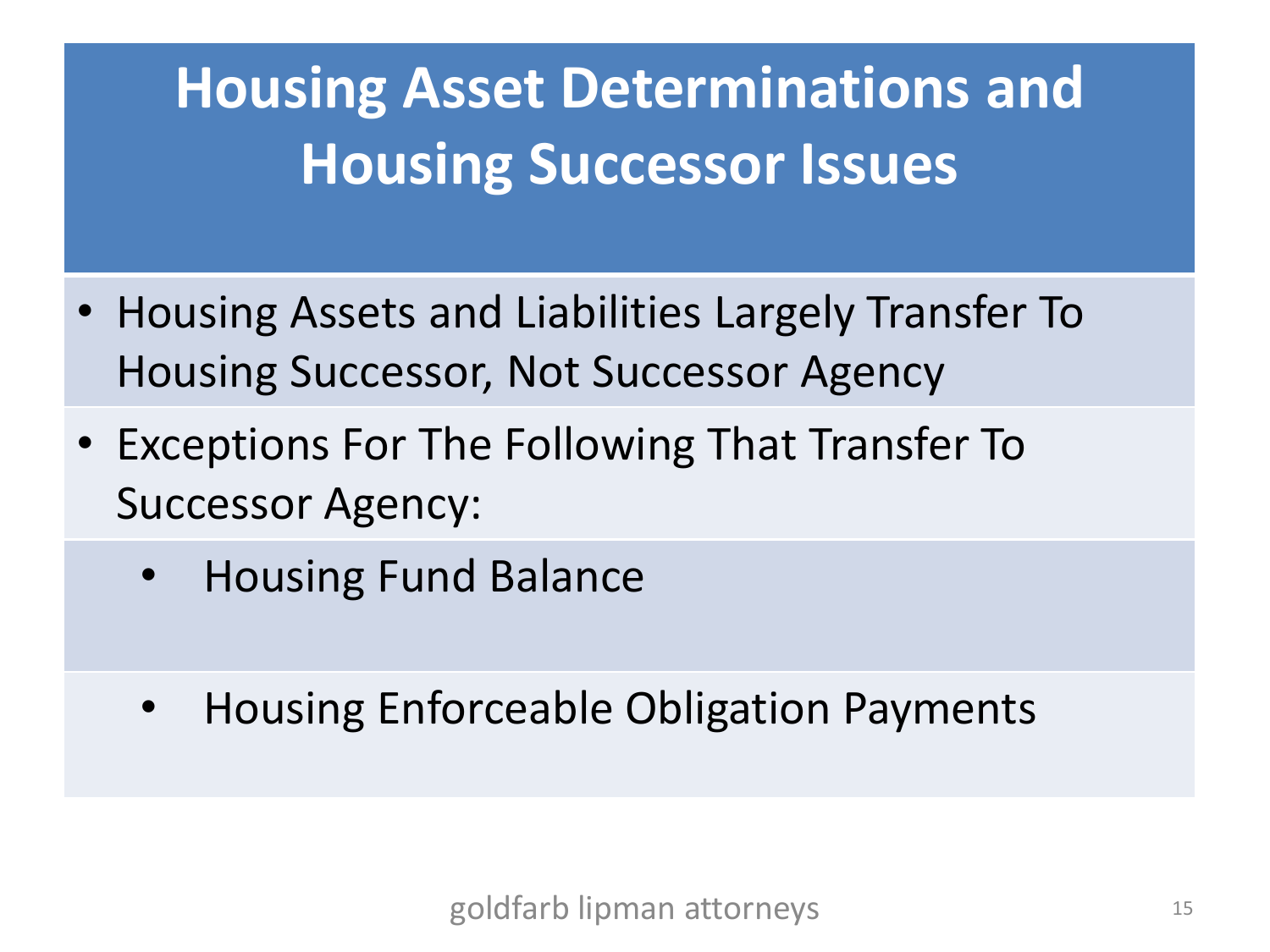## **Housing Asset Determinations and Housing Successor Issues**

- Housing Asset Lists Submitted and Approved/ Modified By DOF in August 2012
	- 108 Meet and Confer Sessions With DOF On Disputed Items Currently Nearing Completion
	- Some Disputed Housing Asset Items Are Now Subject To Litigation; More Litigation Expected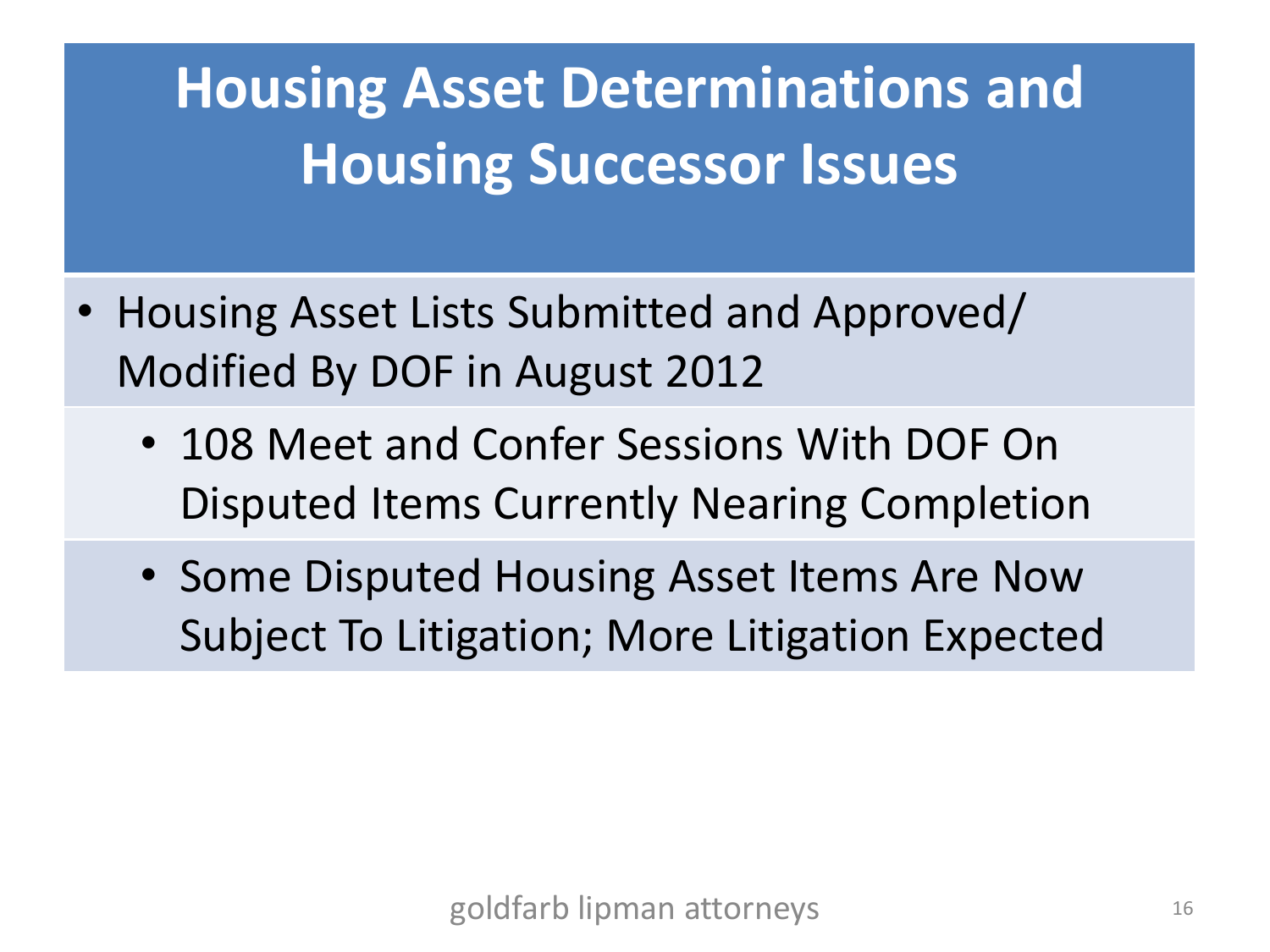## **Housing Asset Determinations and Housing Successor Issues**

- Concerns About Method For "Transfer" of Housing Assets To Housing Successor
	- Automatically on February 1, 2013 Or Following Oversight Board Direction?
	- Title Company Issues Related to Real Property Housing Assets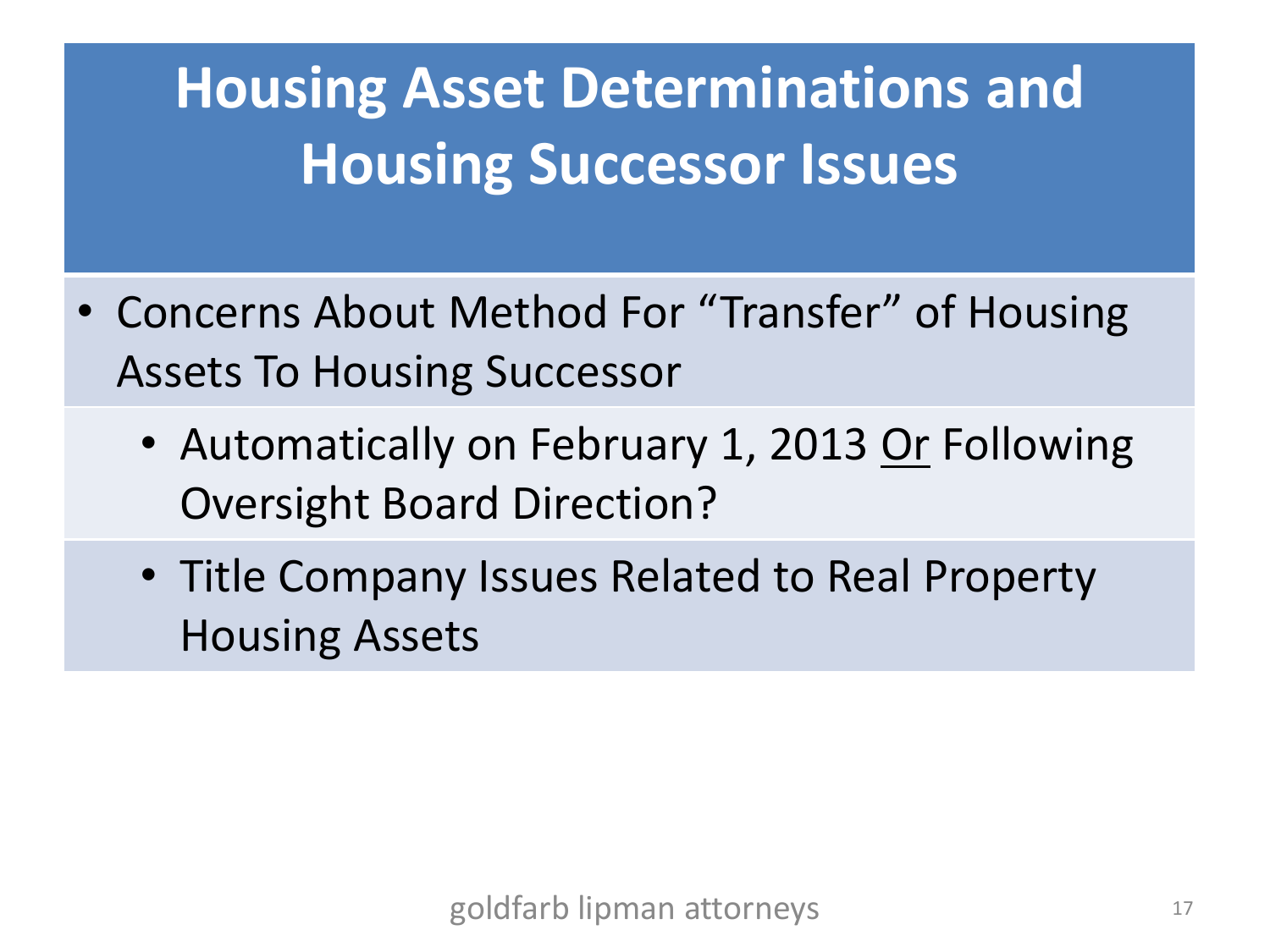#### **July 12, 2012 True-Up Payment Issues**

- AB 1484 Effort To Capture Unobligated December 2011 Tax Increment Installment Paid To RDAs Prior to Delayed Dissolution on February 1, 2012 (So-Called "True-Up Payment")
- Exceedingly Rushed and Arbitrary DOF/Auditor-Controller Process To Determine and Make SAs Pay Required True-Up Amounts Between June 28, 2012 and July 12, 2012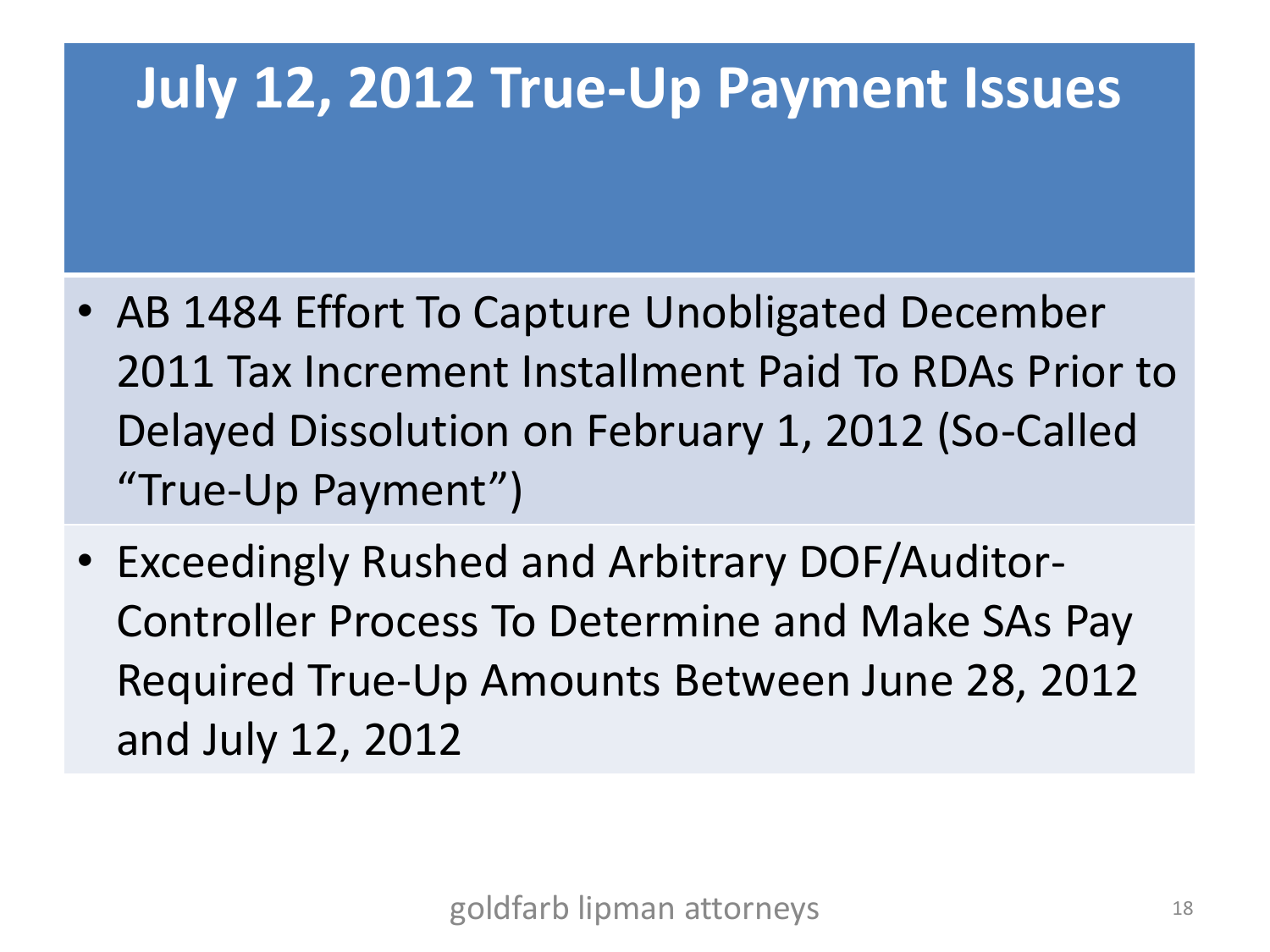#### **July 12, 2012 True-Up Payment Issues**

- 27 SAs Did Not Make Required True-Up Payment According To DOF
- Potential Statutory Sanctions Not Generally Imposed By State or County Auditor-Controllers
- Stipulated Judgment/Settlement Format Being Pursued By State and SAs To Settle Purported Payment Obligations, In Most Cases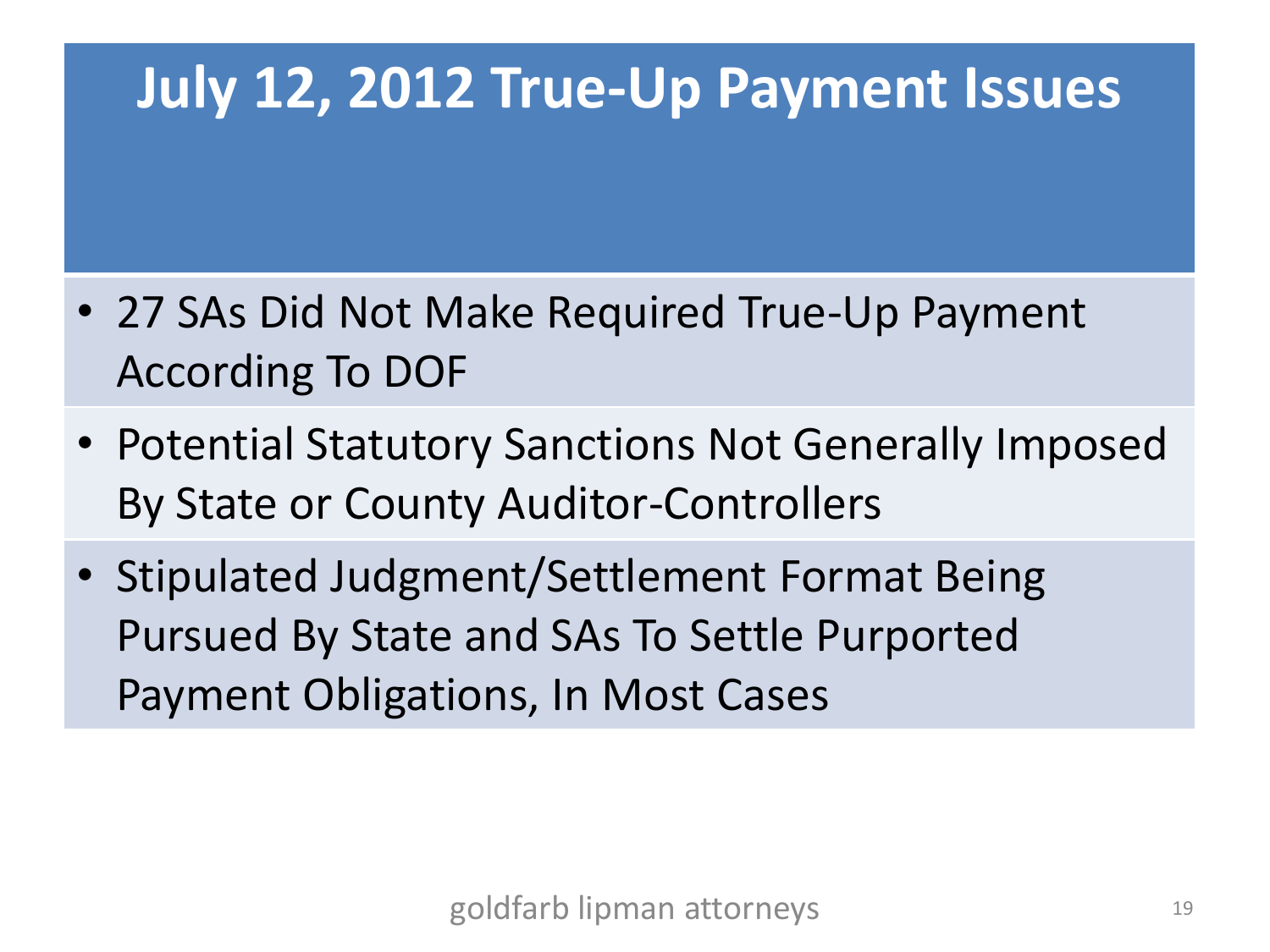#### **Property and Other Asset Clawbacks**

- State Controller's Office (SCO) Charged With Finding and Causing Reversal ("Clawback") of Assets (Property and Cash) "Impermissibly" Transferred to RDA's Host Community (City or County):
	- By RDA Between January 1, 2011 and February 1, 2012
	- By SA On or After February 1, 2012
- To Date, SCO Has Completed Clawback Audits For Only a Small Fraction of RDAs/SAs (13 of 400)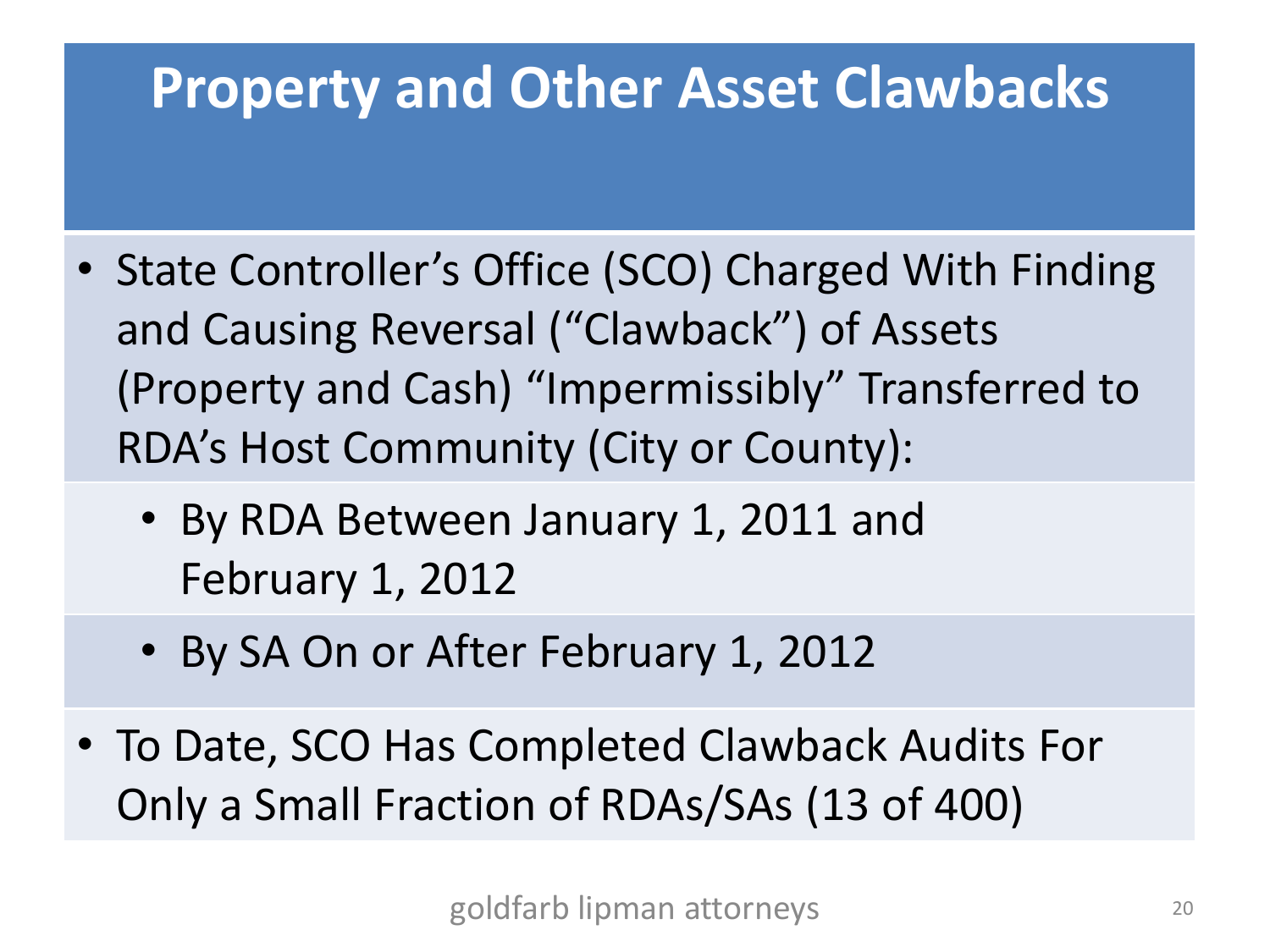#### **Property and Other Asset Clawbacks**

- SCO Sent Blanket Clawback Order To SAs and Host Communities On April 20, 2012
- DDR Process Under AB 1484 Is Seen As An Indirect Method For DOF To Accelerate The Clawback Process
	- By Requiring Payment of Funds Under DDR Process Equivalent To Value Of Deemed Impermissible Asset Transfers to Host Community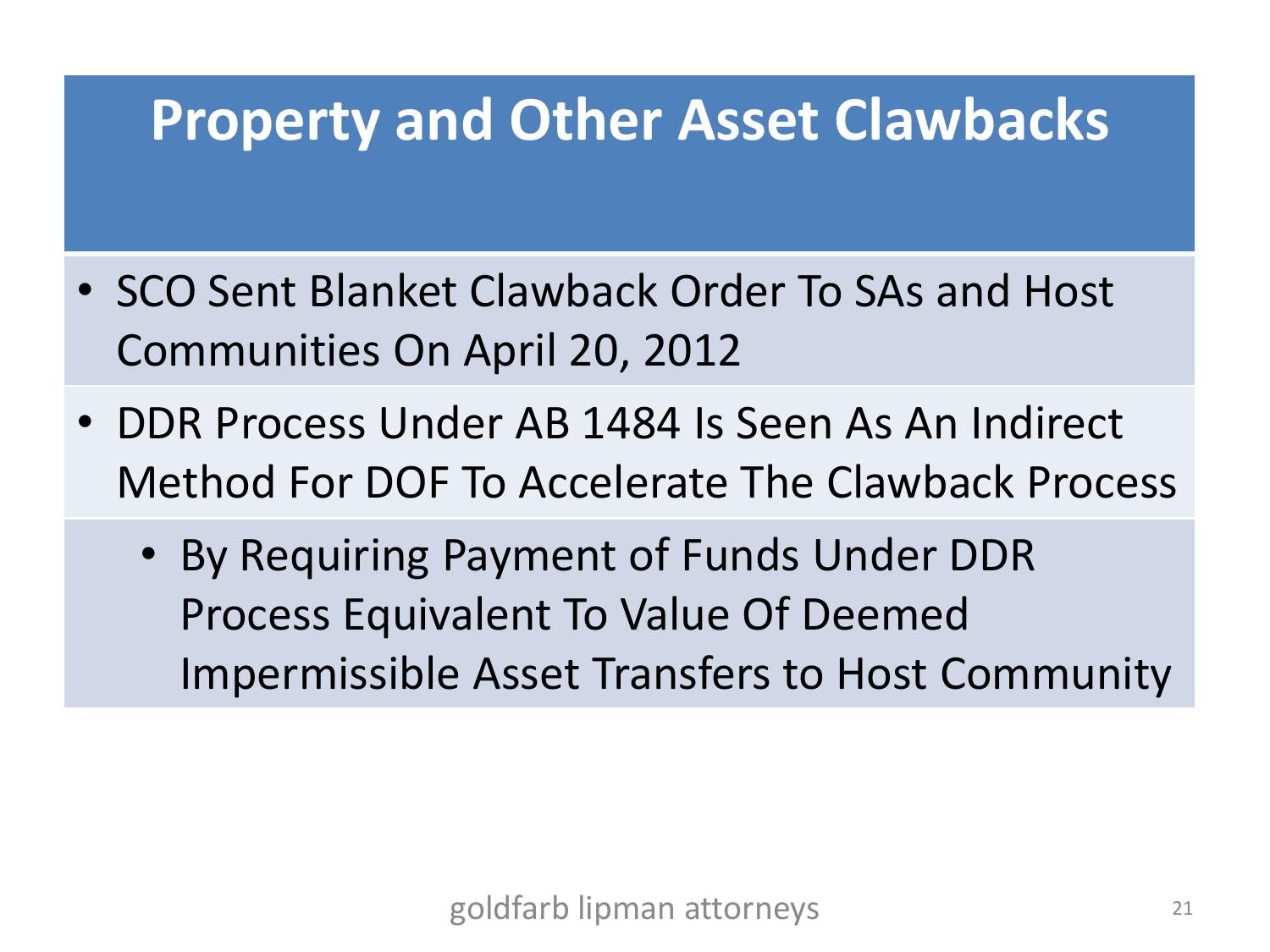**Bond-Related Matters – Potentially Positive Aspects Of AB 1484**

- More Feasible Authority For Bond Refunding To Reduce Debt Service Payments
- Method for Spending Unexpended Proceeds of Pre-2011 Housing Fund-Secured Bonds (Currently Available)
- Method For Spending Unexpended Proceeds of Pre-2011 Non-Housing Bonds (Following Finding of Completion)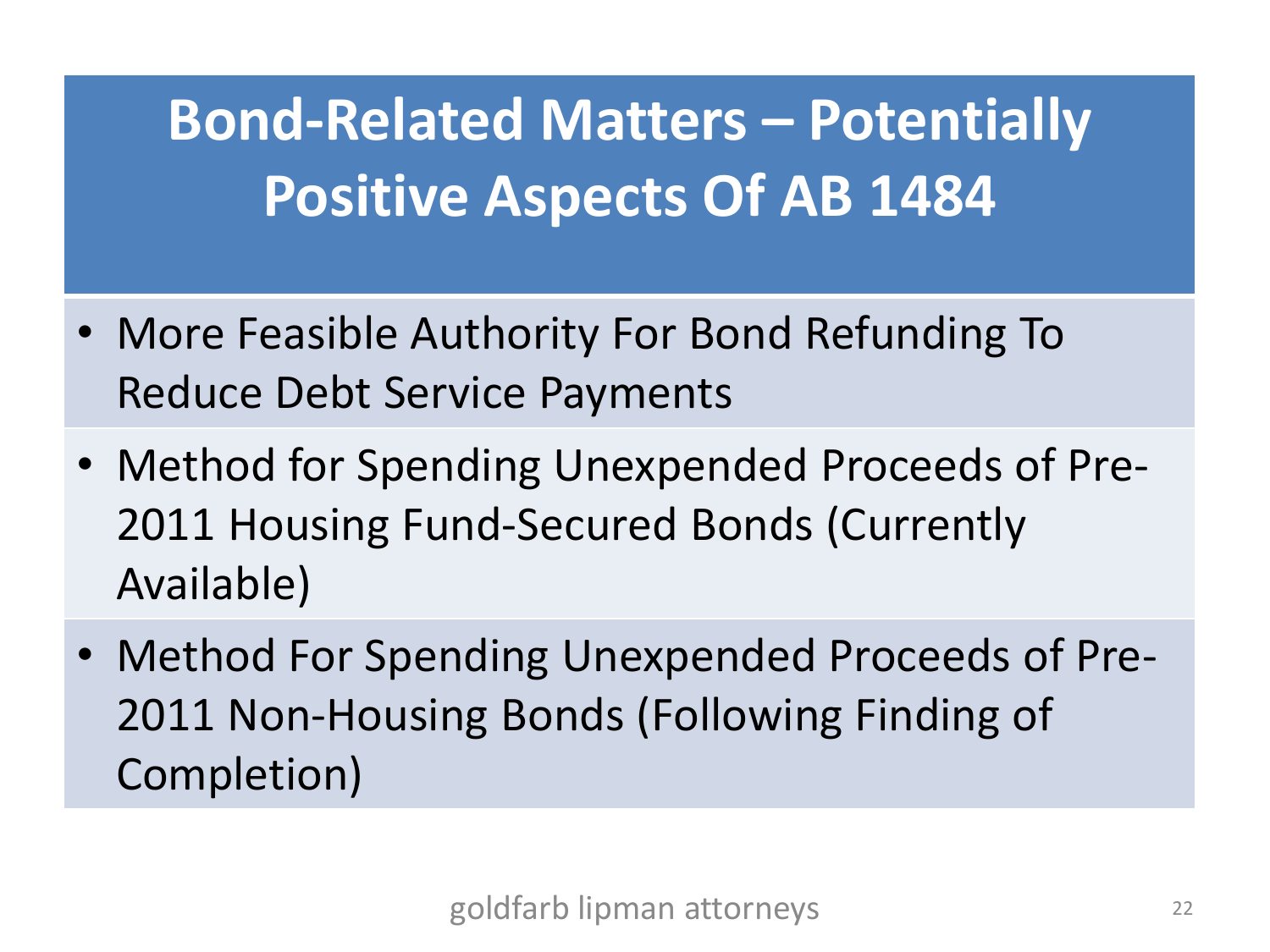**Bond-Related Matters – Some Remaining Problems And Concerns**

- Authority To Spend 2011 Bond Proceeds
- Making ROPS's Bond-Year Compliant
- Maintaining Bond Special Funds By Project Area (If Possible)
- Compliance With SEC Continuing Disclosure Obligations (Including RDA "Annual Report" Contents)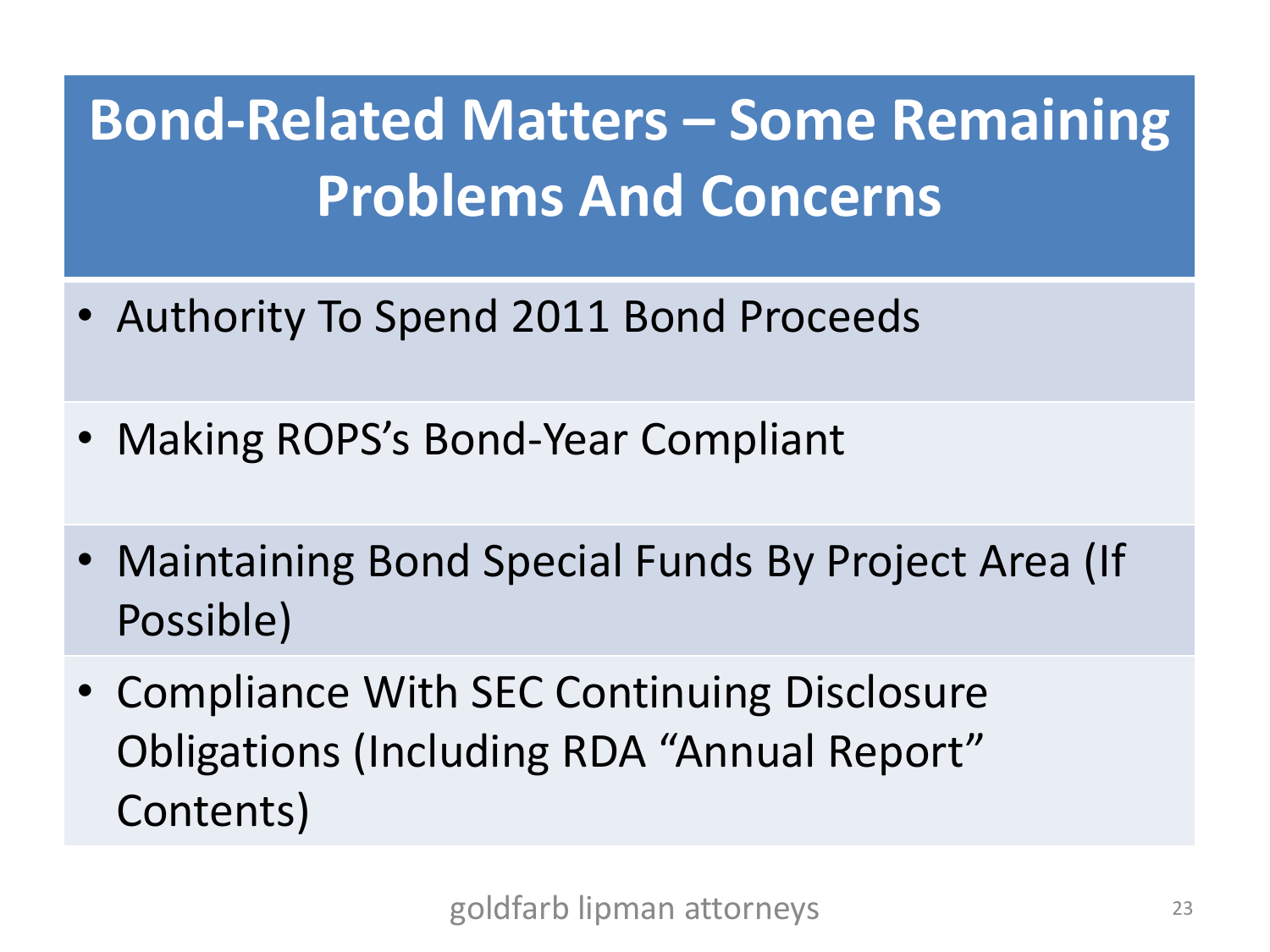## **Finding of Completion – Conditions To Receipt**

- DOF To Issue Finding of Completion When SA Has Satisfactorily Paid
	- July 12, 2012 "True-Up Payment"
	- Housing DDR Unobligated Funds Payment
	- Non-Housing DDR Unobligated Funds Payment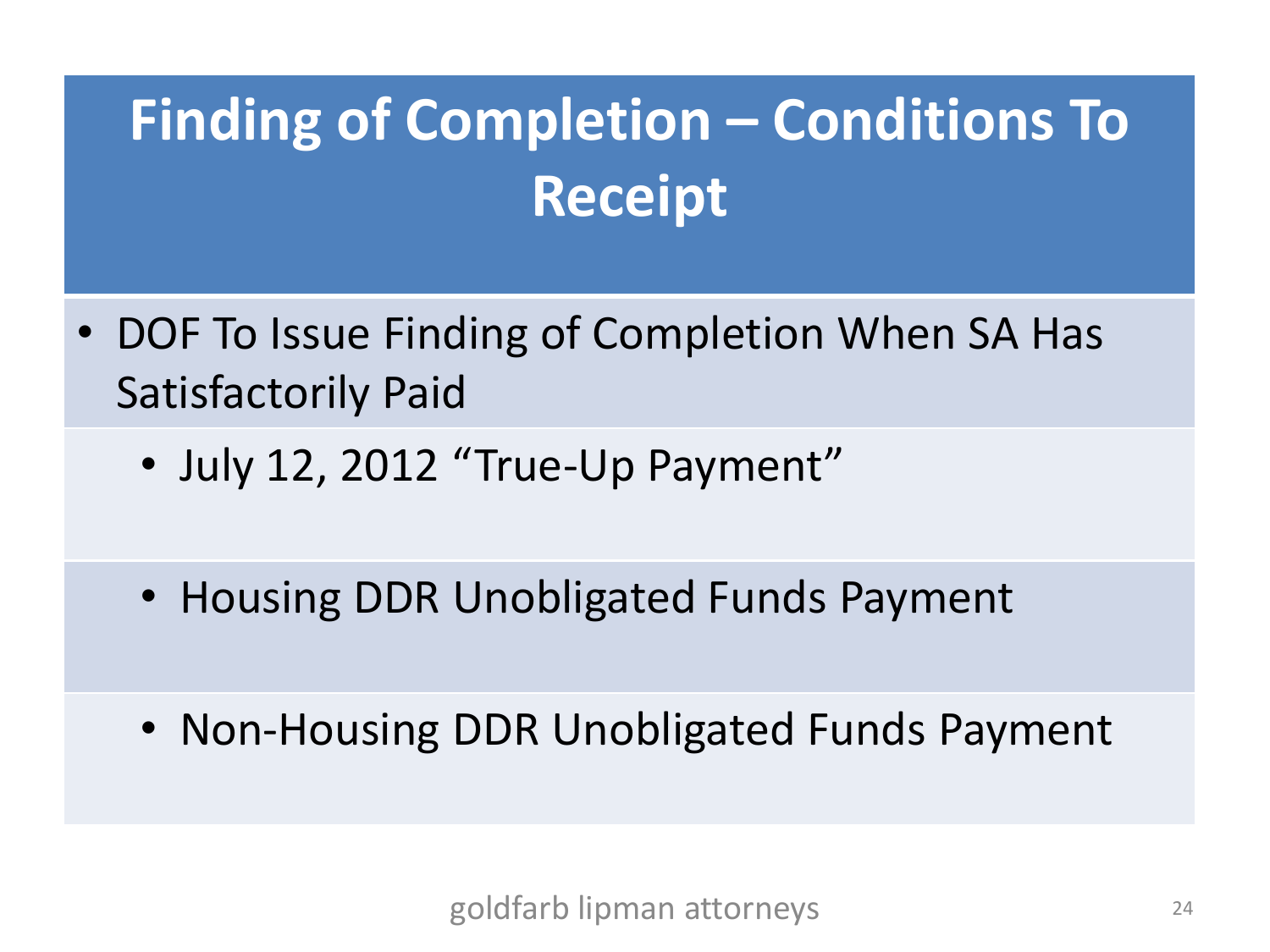## **Finding of Completion – Potential Benefits**

- Upon Receipt of Finding Of Completion, An SA Can:
	- Seek Expenditure As An Enforceable Obligation On a Future ROPS of Unencumbered Proceeds of Pre-2011 Non-Housing Bonds
	- Seek Repayment of Previously Invalidated Host Community Loans To RDA
	- Seek Approval For Long-Range Property Management Plan To Dispose of Former RDA Real Property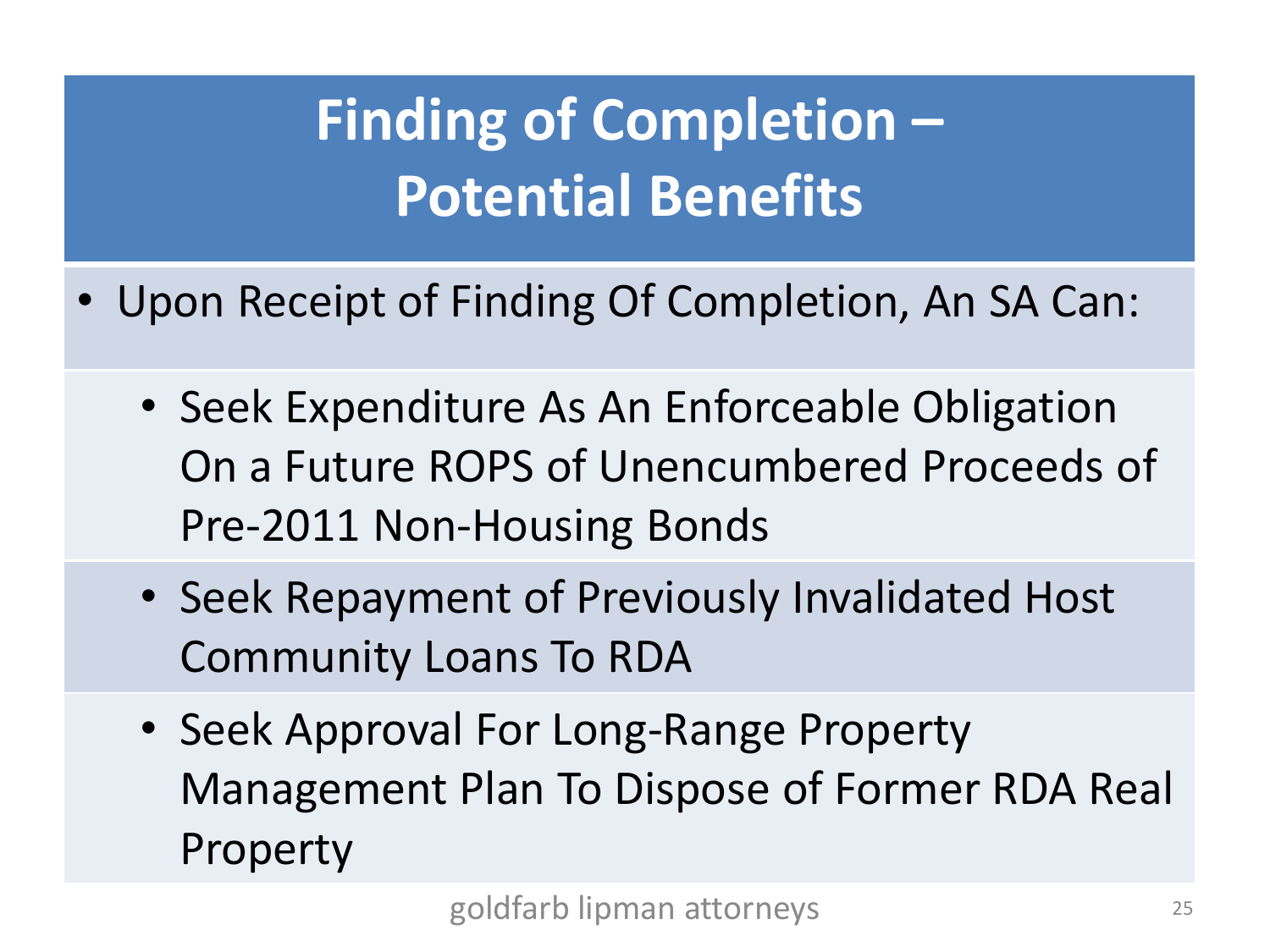#### **Repayment of Host Community Loans**

- Host Community Loan Repayments Generally Invalidated by ABx1 26
- AB 1484 Allows Such Loans To Become Repayable Upon:
	- SA Receipt of DOF Finding of Completion
	- Oversight Board Finding That Host Community Loan Was For "Legitimate Redevelopment Purpose"
	- Inclusion of Loan Repayment on Future ROPS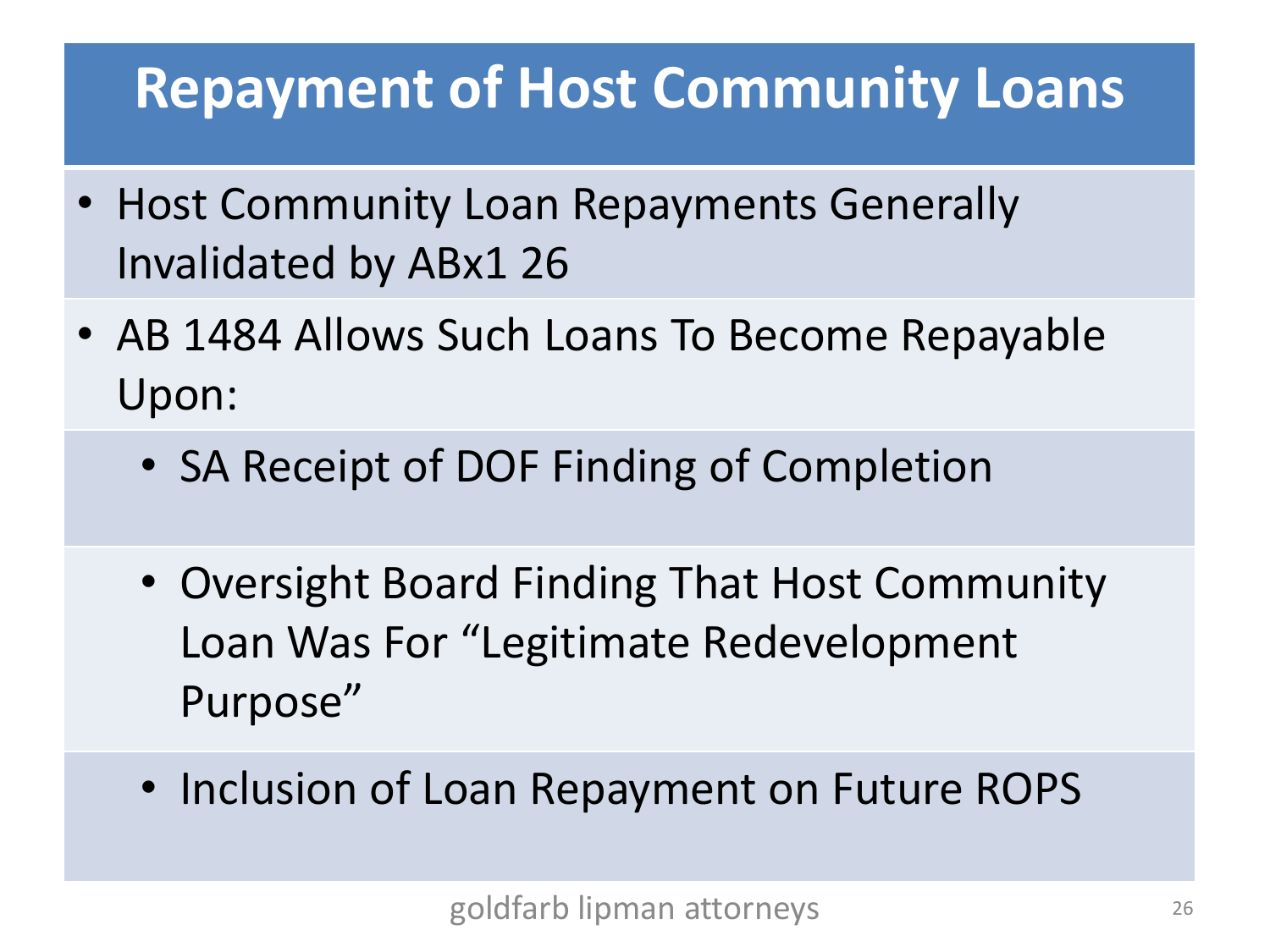#### **Repayment of Host Community Loans**

- Host Community Loan Repayment Is Subject To Strict Limits
	- Accumulated Interest On Outstanding Loan Balance Is Recalculated At LAIF Interest Rates
	- Future Interest Limited To LAIF Rate
	- Repayments Cannot Begin Until 2013-14
	- Repayments Are Made According To A Defined Schedule Over a "Reasonable" Period, With Maximum Periodic Payments Limited To Tight Statutory Formula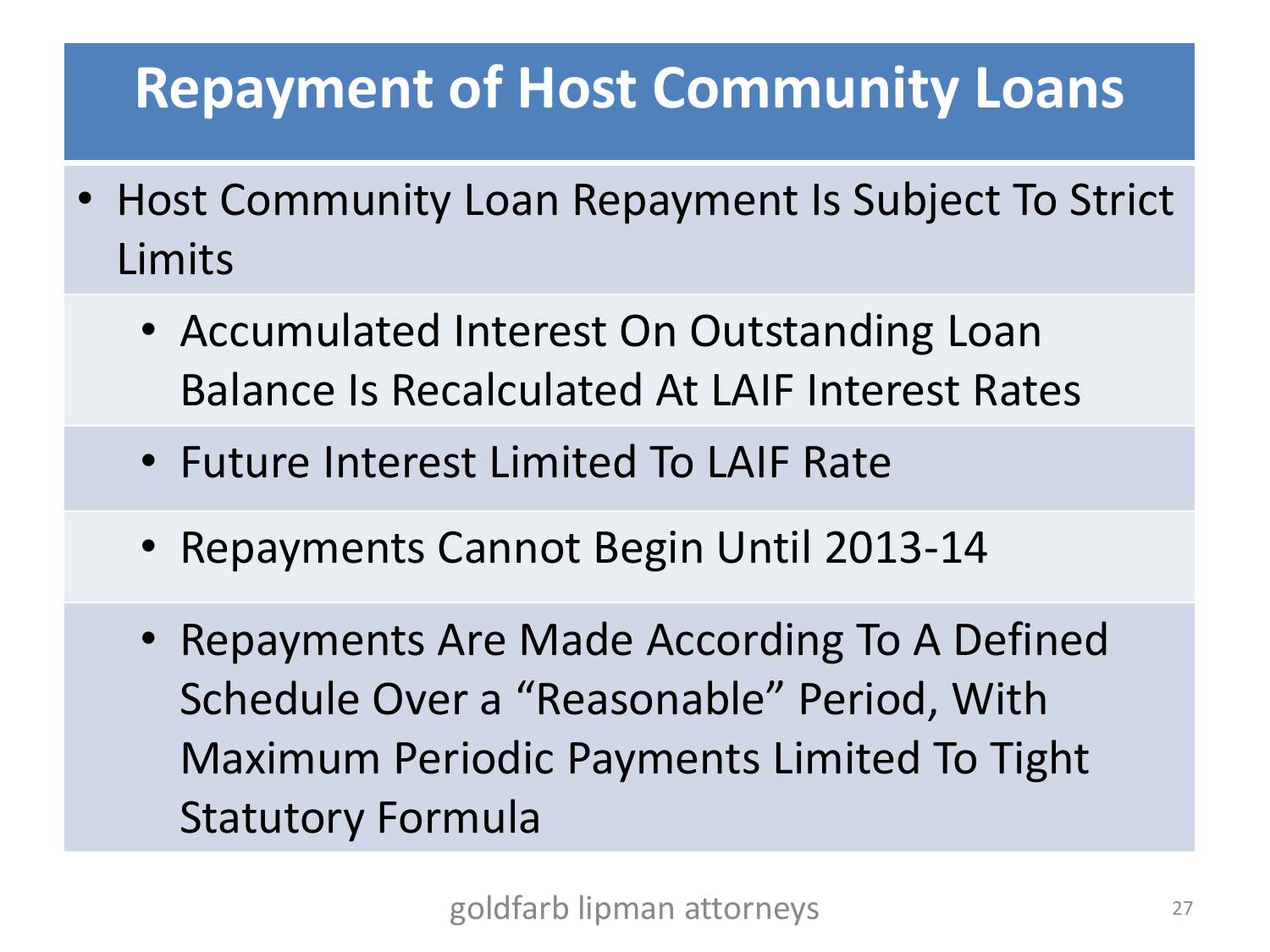#### **Repayment of Host Community Loans**

- Host Community Loan Repayment Is Subject To Strict Limits (Continued)
	- Repayments Of Host Community Loan Are Subordinated To Prior Repayment of Low and Moderate Income Housing Fund Borrowings
	- An Additional Amount Equal To 20% of the Periodic Loan Repayment Is Deposited in Housing Successor's Affordable Housing Asset Fund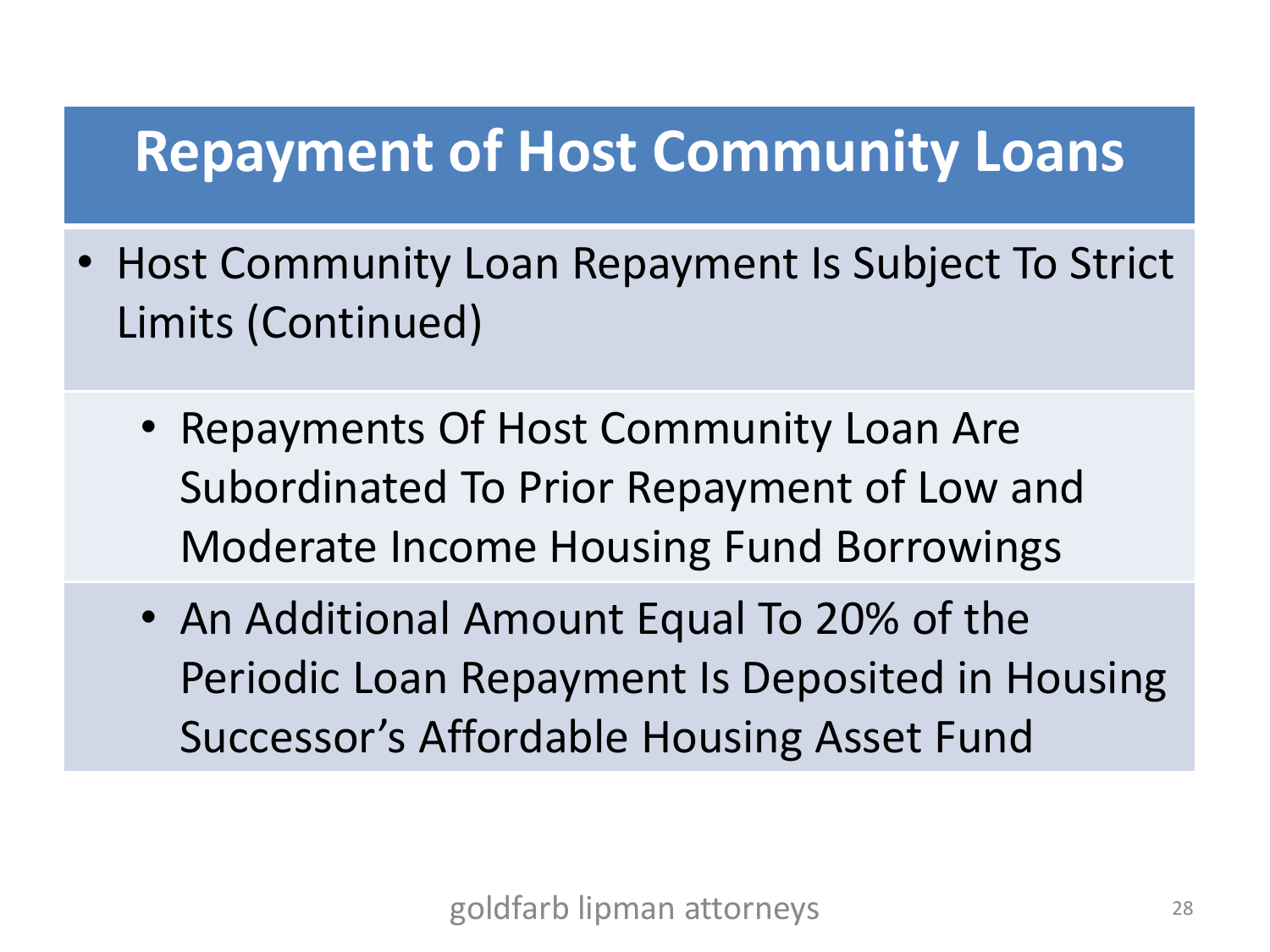### **Property Disposition/Long-Range Property Management Plan**

- DOF Position: AB 1484 Placed Moratorium On Most SA Property Disposition Until:
	- DOF Issues Finding of Completion, and
	- Oversight Board and DOF Approve Long-Range Property Management Plan (PMP)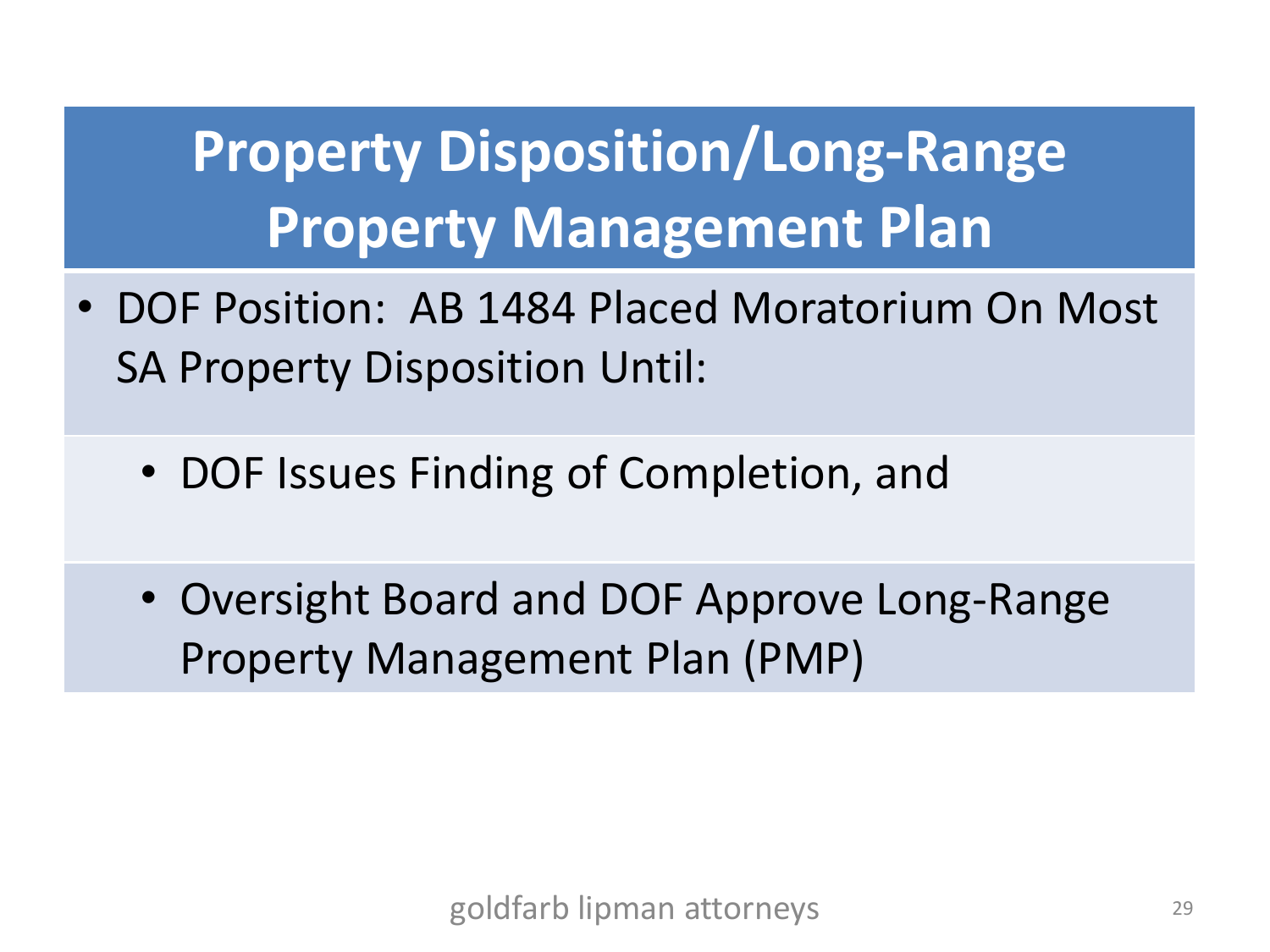**Property Disposition/Long-Range Property Management Plan**

- Exceptions To Property Disposition Moratorium
	- Housing Asset Property That Has Transferred To Housing Successor
	- Property Subject To Disposition Under An Enforceable Obligation
	- Governmental Purpose Property Approved For Disposition By Oversight Board (and Not Disapproved By DOF)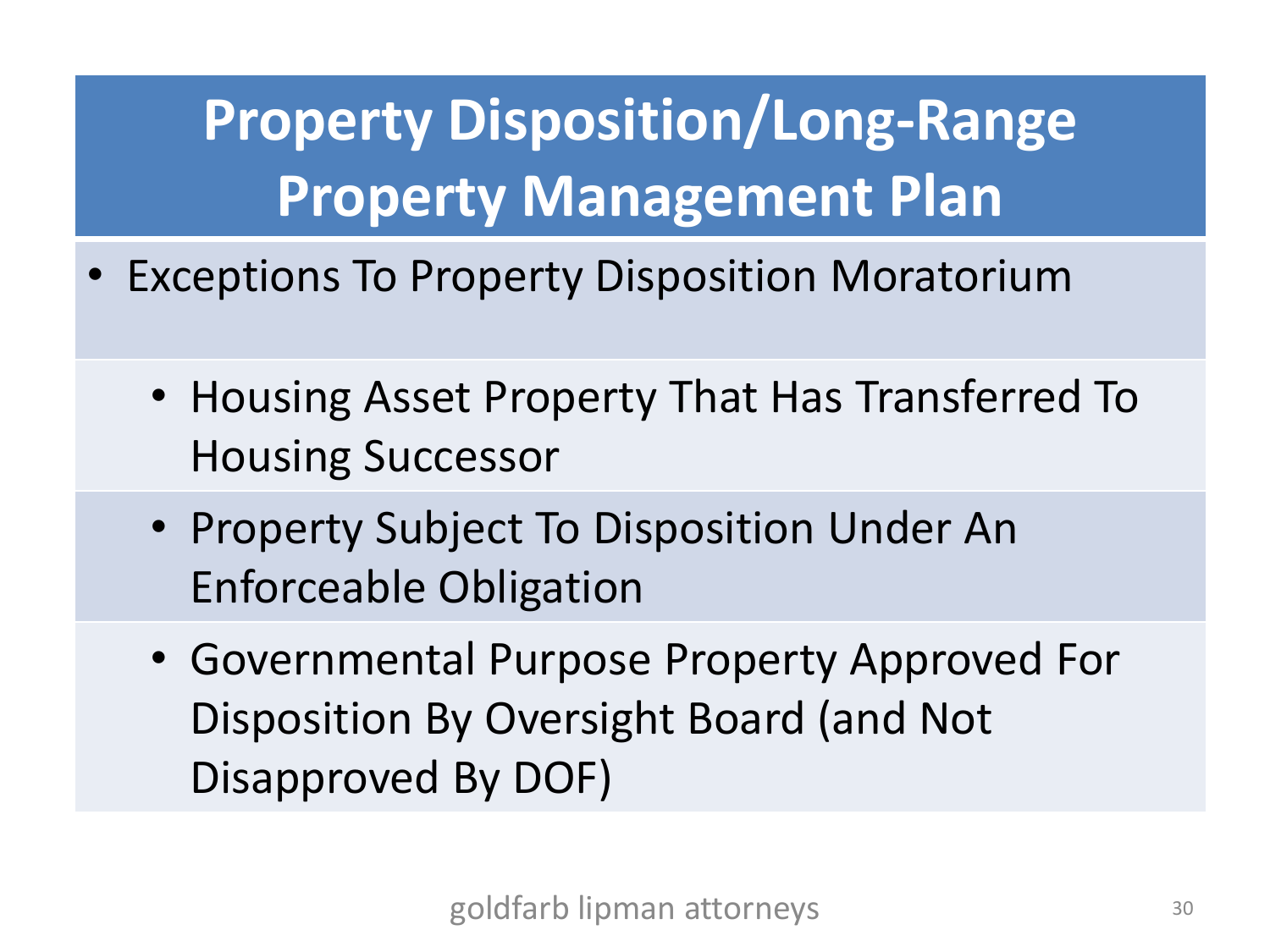**Property Disposition/Long-Range Property Management Plan**

- PMP Must:
	- Be Submitted To Oversight Board and DOF Within 6 Months After Receipt of DOF Finding of Completion
	- Contain For Each RDA/SA Property (1) An Inventory of Specified Property Information, and (2) A Proposed Disposition/Use (See Accompanying Chart)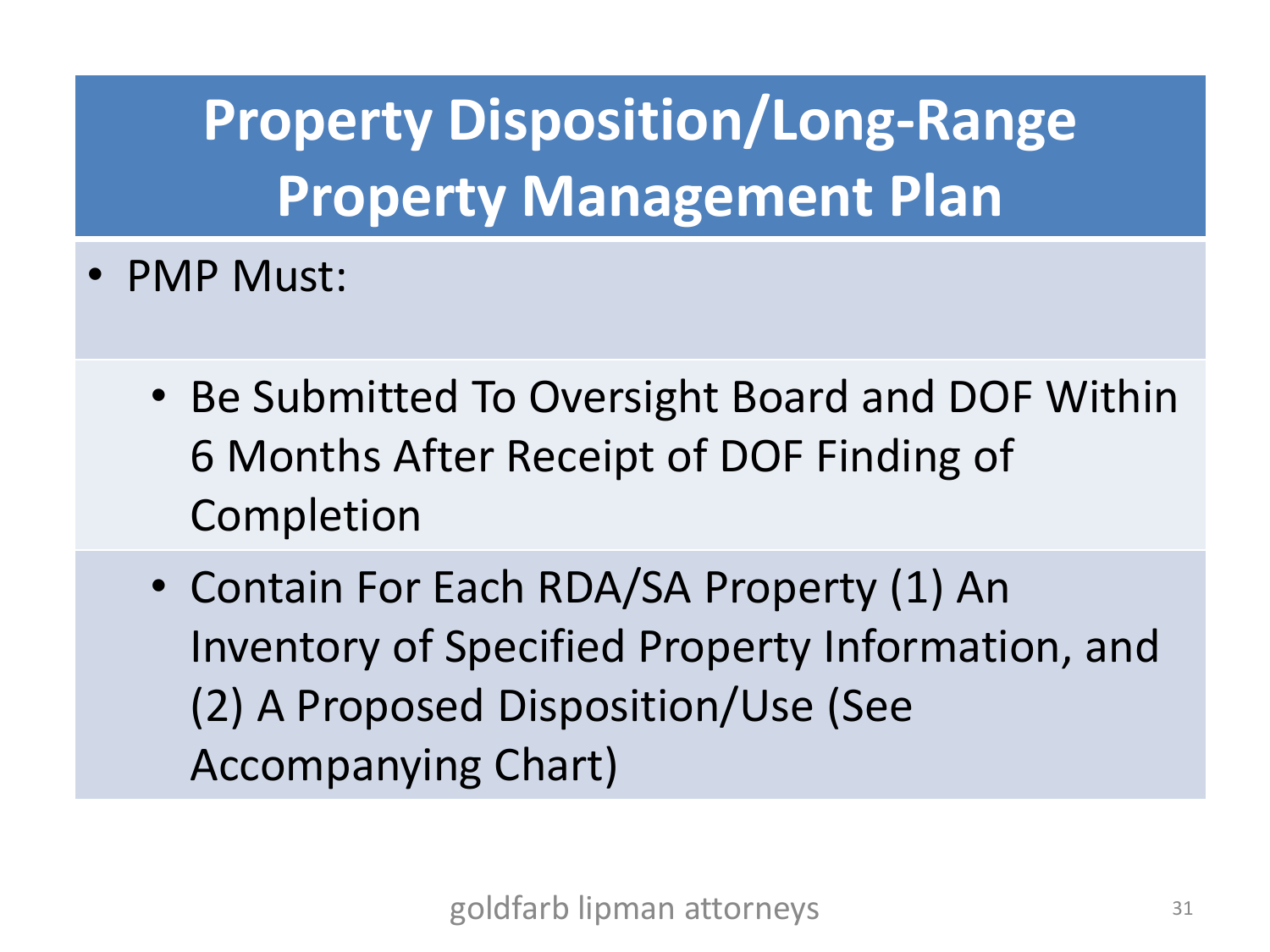**Permitted Uses/Disposition of Successor Agency Real Property Under a Long-Range Property Management Plan** (Health and Safety Code Section 34191.5)

| <b>Plan Category</b>                             | <b>Use/Disposition Purpose of Property</b>                                                                  | <b>Property Transferee</b>                            |
|--------------------------------------------------|-------------------------------------------------------------------------------------------------------------|-------------------------------------------------------|
| Enforceable<br>Obligation                        | Use consistent with Enforceable<br><b>Obligation Terms</b>                                                  | Designated Enforceable<br><b>Obligation Recipient</b> |
| Governmental                                     | Governmental Use in Accordance<br>with Section $34181(a)$                                                   | Appropriate Public<br>Jurisdiction                    |
| Approved<br>Redevelopment<br><b>Plan Project</b> | Direct Use, or Liquidation and Use of<br>Proceeds, for Project Identified in<br>Approved Redevelopment Plan | <b>Host Community</b><br>(City or County)             |
| <b>Other Liquidation</b>                         | Distribution of Sale Proceeds as<br><b>Property Taxes to Affected Taxing</b><br>Entities                    | <b>Approved Purchaser</b>                             |
|                                                  | goldfarb lipman attorneys                                                                                   | 32                                                    |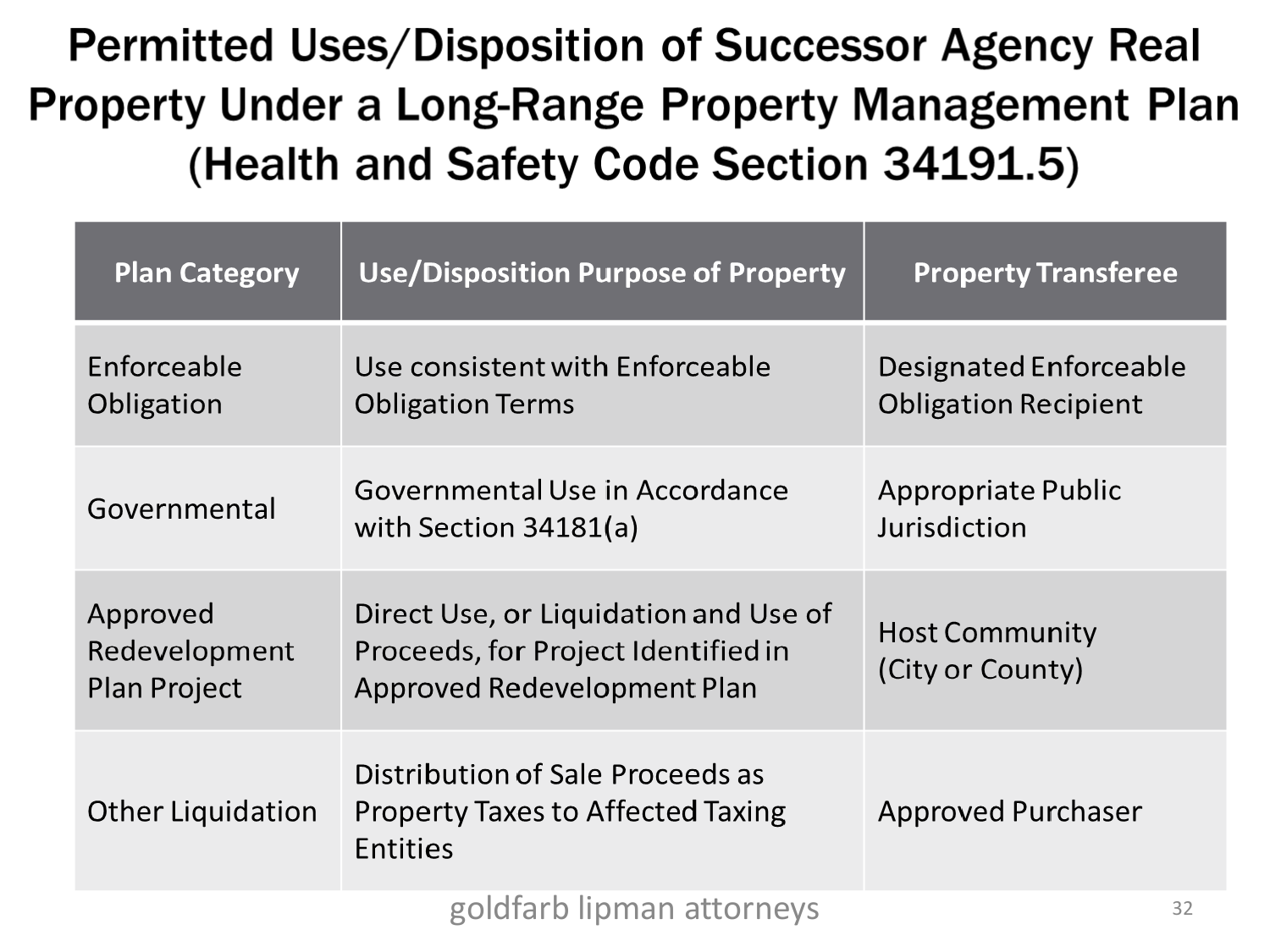**Pending and Decided Litigation On Redevelopment Unwind Matters**

- Over 50 Lawsuits Filed To-Date; More Anticipated
- Major Litigation Categories:
	- Facial Challenges To AB 1484 (Illegal Remedies Against Cities/Counties; Unlawful Delegation of Legislative Authority to DOF; Improper DOF Regulatory Rule Making)
	- Impairment of Bond Covenants/Security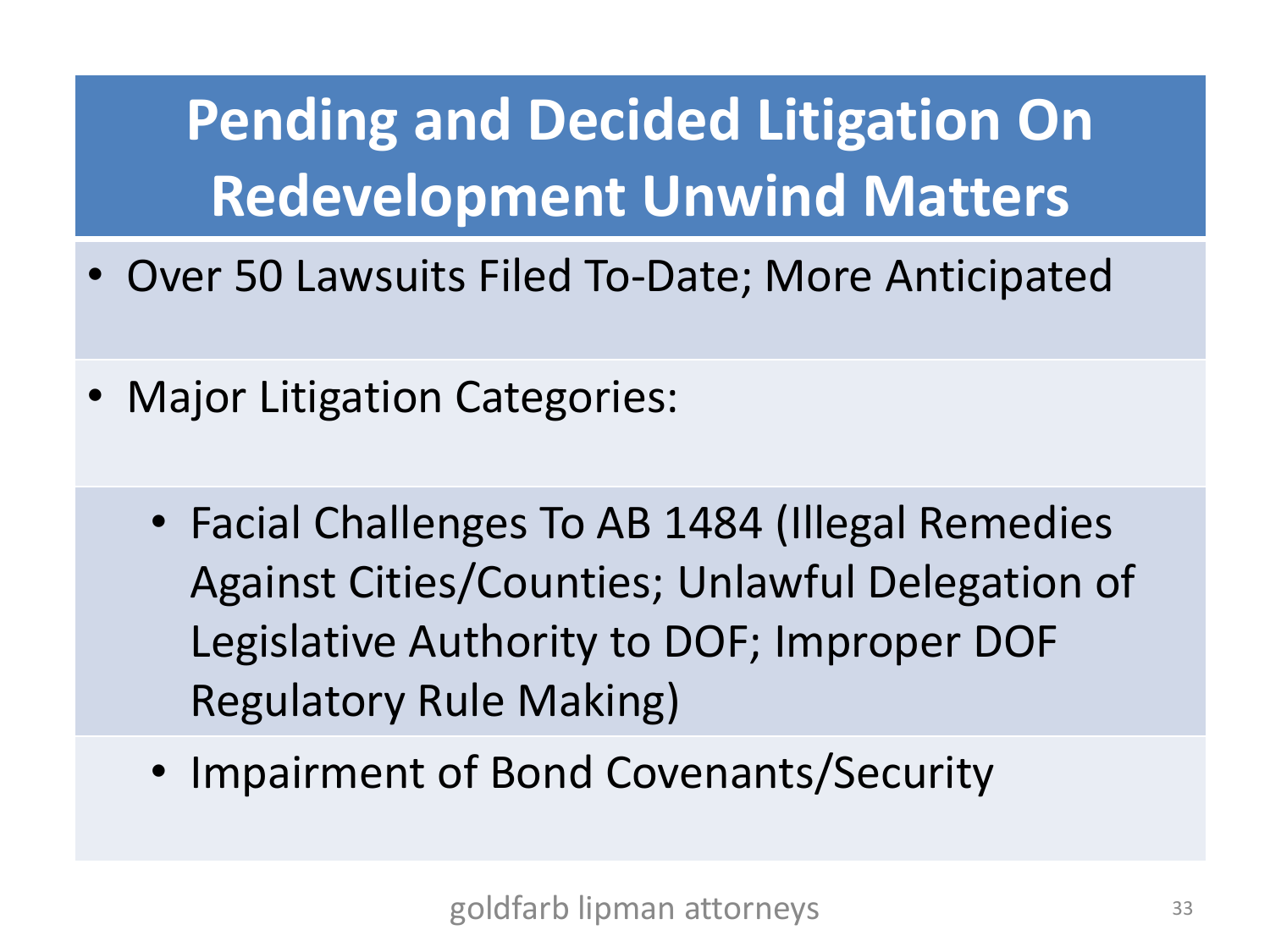**Pending and Decided Litigation On Redevelopment Unwind Matters**

- Major Litigation Categories (Continued):
	- July 12, 2012 True-Up Payment Stipulated Judgments
	- ROPS/Enforceable Obligation Disputes
	- DDR Payment Obligation Disputes
	- Housing Asset List Disputes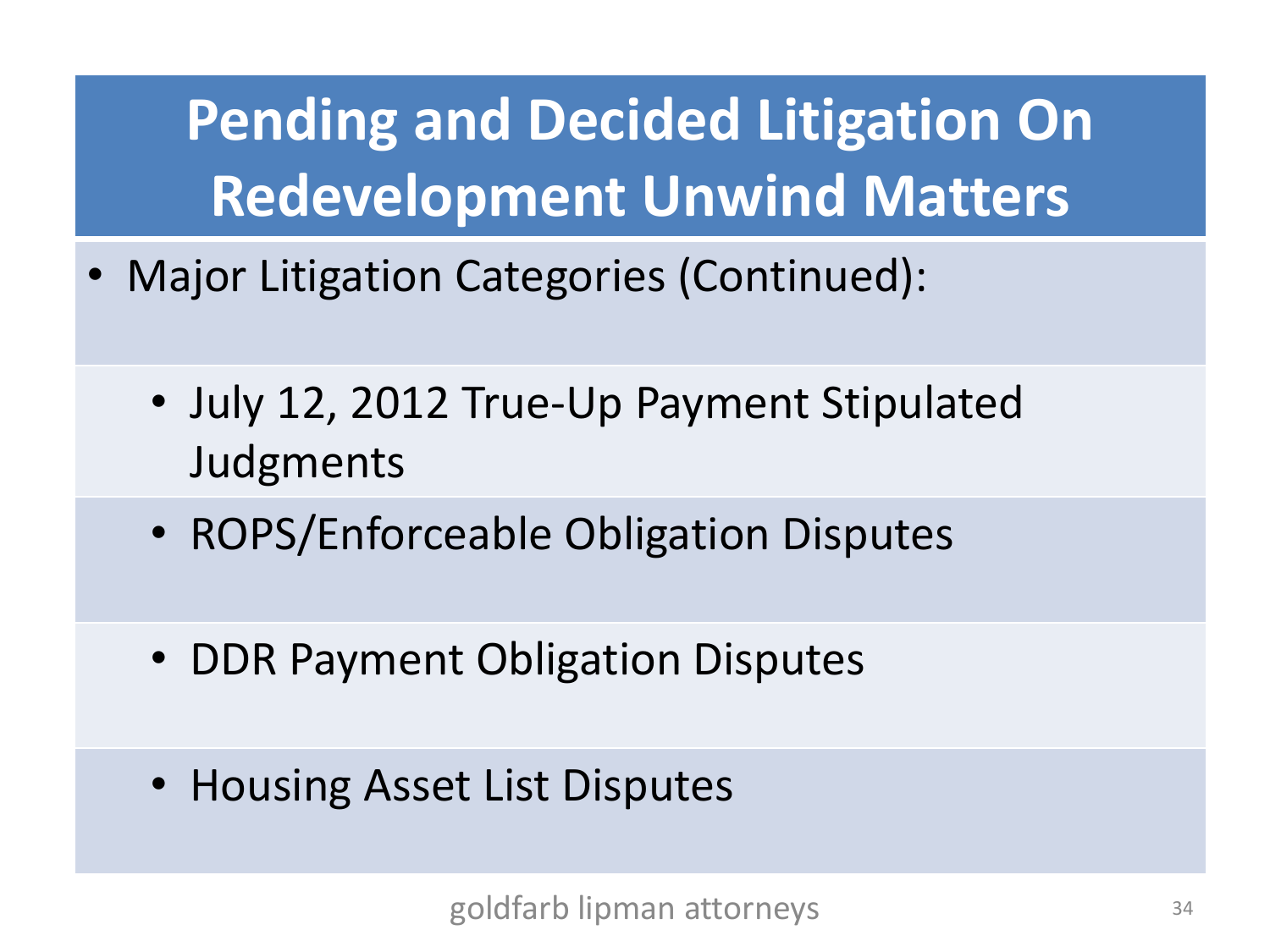### **Pending and Decided Litigation On Redevelopment Unwind Matters**

- Outcomes To-Date
	- Trial Courts Have Ruled In SA/Housing Successor Favor In At Least Two Cases; Against SA In One Case
	- Several Others Have Been Settled or Withdrawn To SA Satisfaction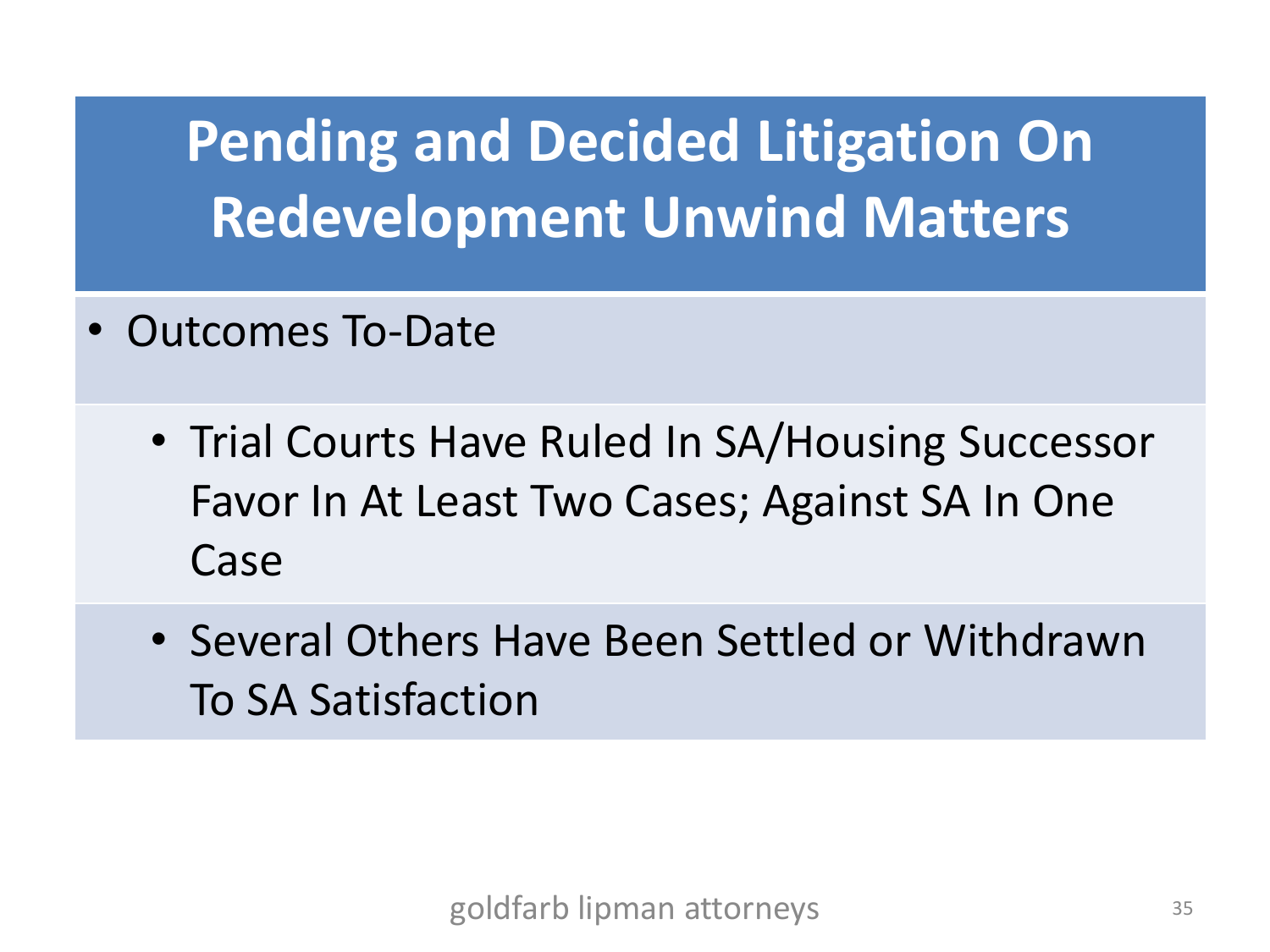### **Successor Agency Termination Procedures**

- SA Terminates Upon:
	- Payment of All Enforceable Obligations

• Disposition of All Assets (To Be Completed Within One Year After All Obligations Paid)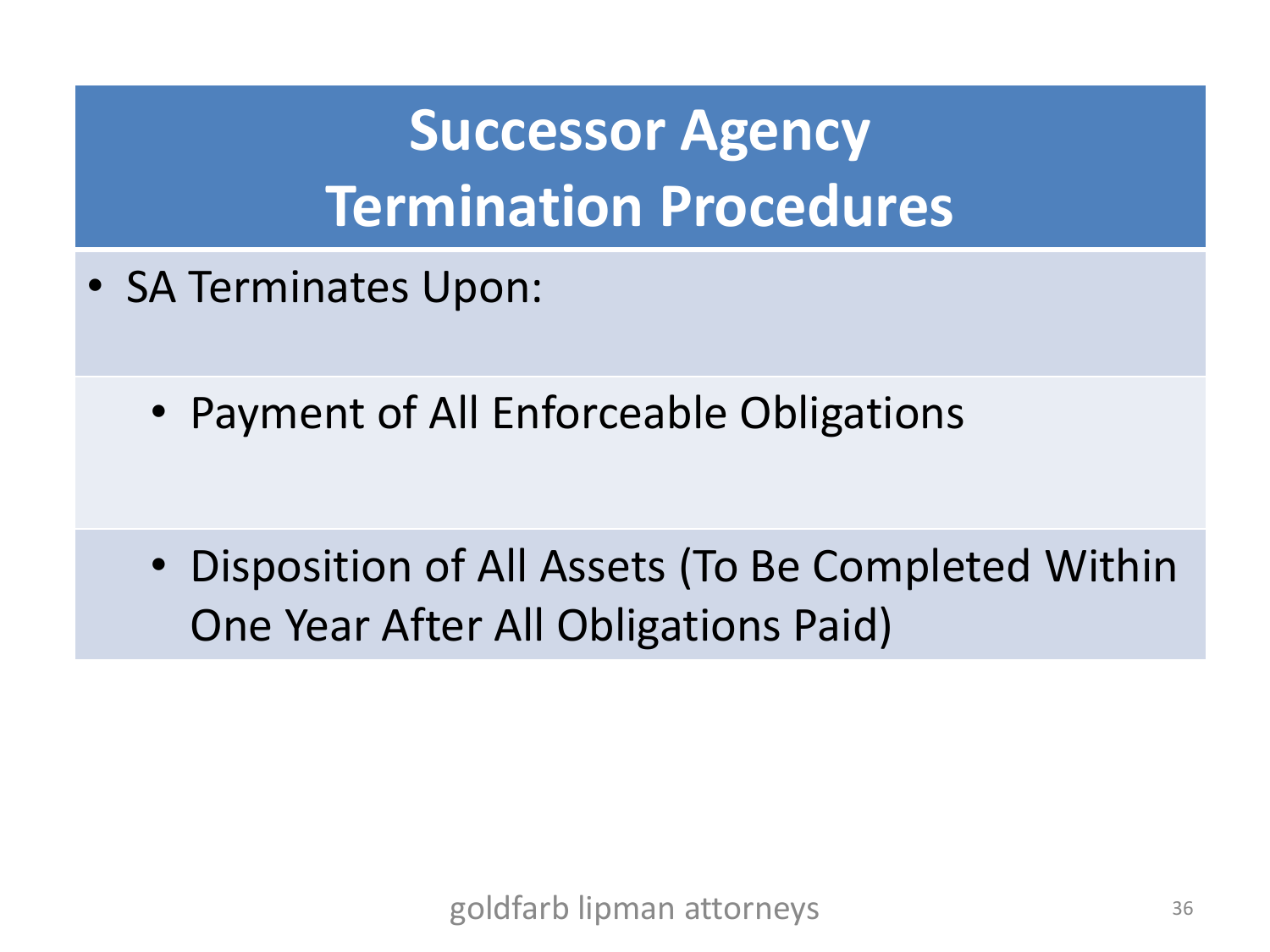### **Successor Agency Termination Procedures**

- Upon SA Termination:
	- Pass-Through Payments Terminate
	- RPTTF System Terminates and Former RDA Tax Increment Is All Treated As Normal Property Taxes
- 17 SAs Have Terminated To-Date